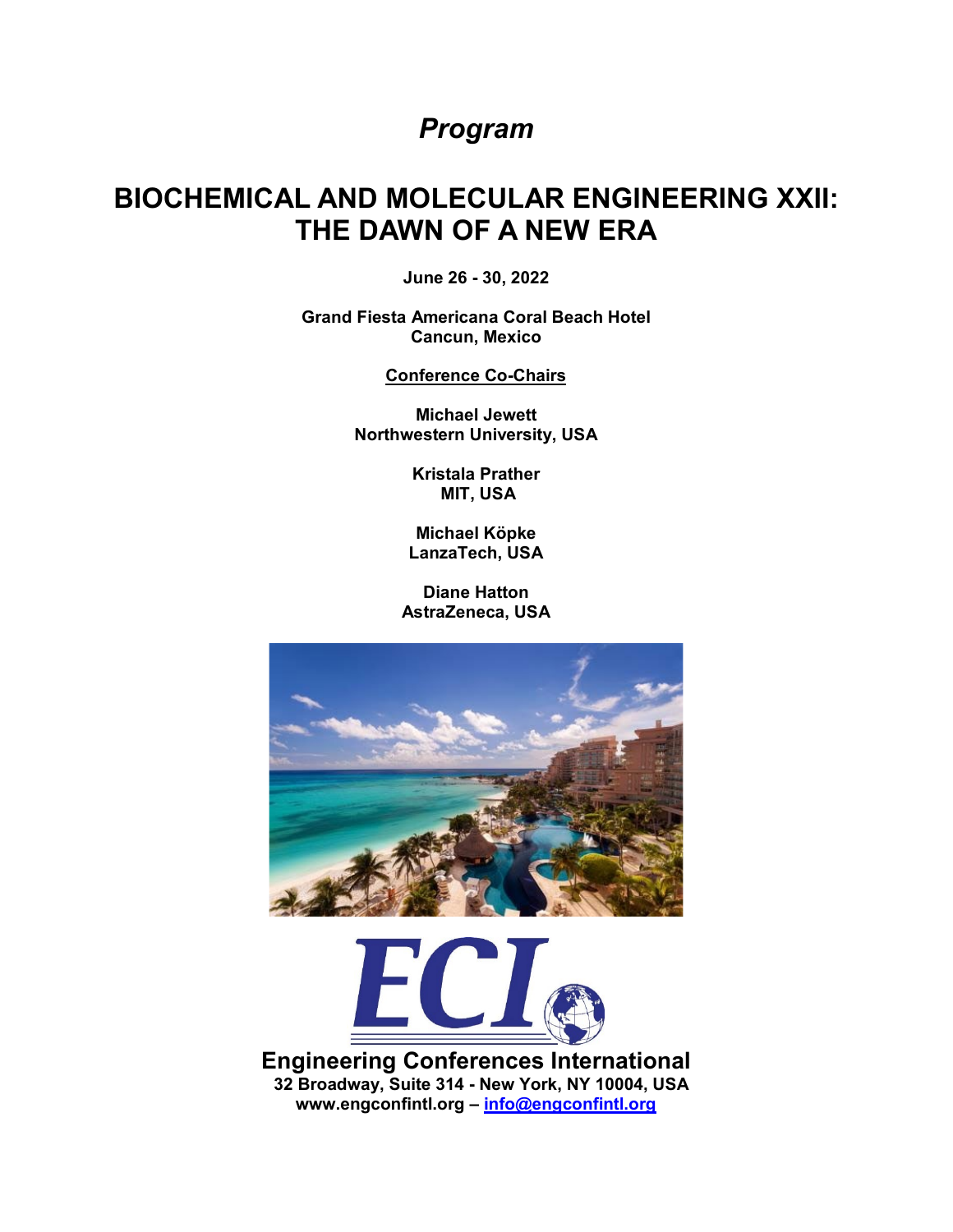# **[Grand Fiesta Americana Coral Beach Cancún](https://www.grandfiestamericana.com/en/hotels-resorts/grand-fiesta-americana-coral-beach-cancun-all-inclusive-spa-resort)**

**Blvd. Kukulcán km. 9.5 Zona Hotelera 77500 Cancún, Quintana Roo, México Phone: +52(443)310 81 37**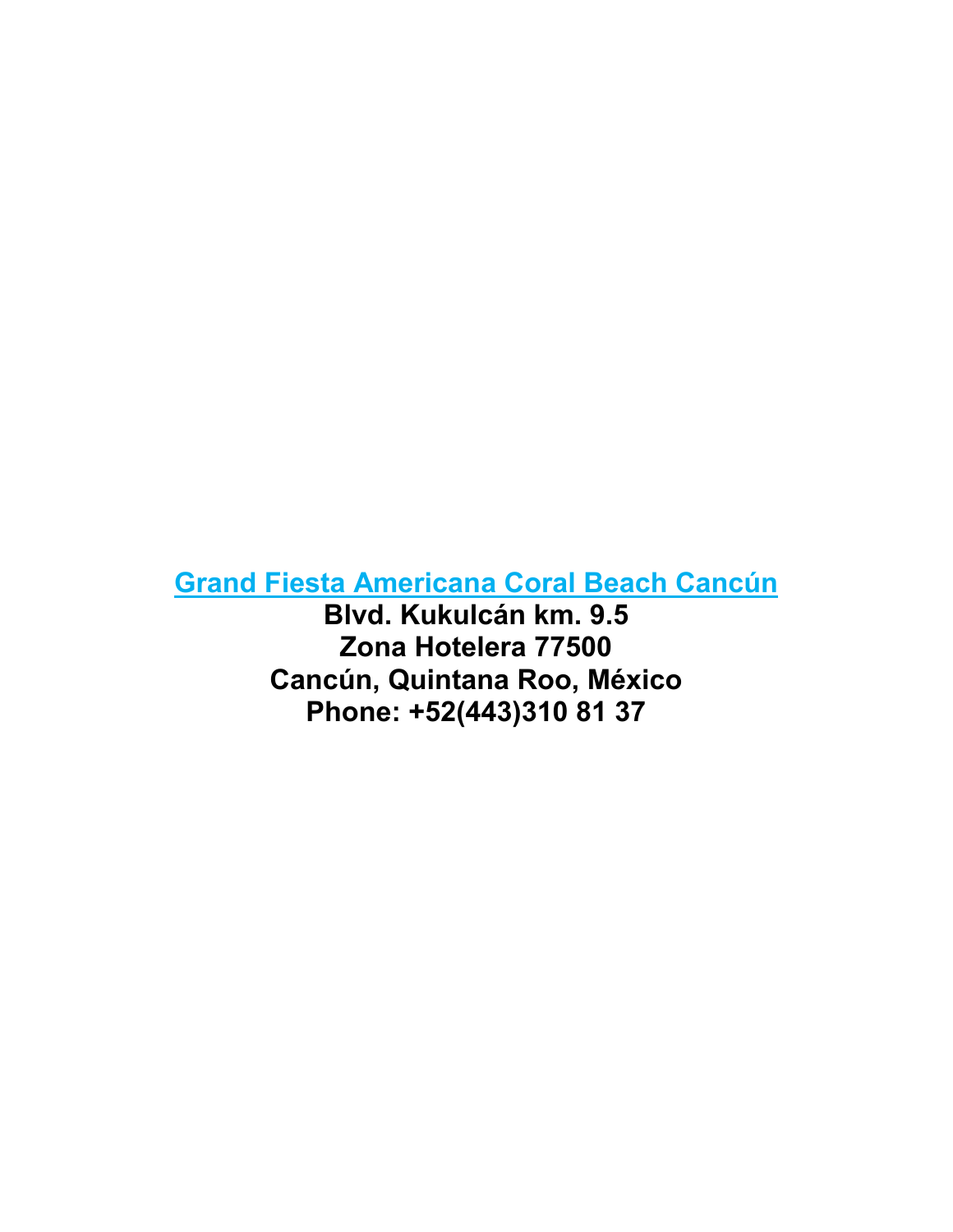Engineering Conferences International (ECI) is a not-for-profit global engineering conferences program, originally established in 1962, that provides opportunities for the exploration of problems and issues of concern to engineers and scientists from many disciplines.

### ECI BOARD MEMBERS

Barry C. Buckland, President Mike Betenbaugh Joye Bramble Nick Clesceri Chetan Goudar Peter Gray Michael King Raymond McCabe Eugene Schaefer P. Somasundaran

Chair of ECI Conferences Committee: Nick Clesceri

ECI Technical Liaison for this conference: Beth Junker

ECI Executive Director: Barbara K. Hickernell

ECI Associate Director: Kevin M. Korpics

©Engineering Conferences International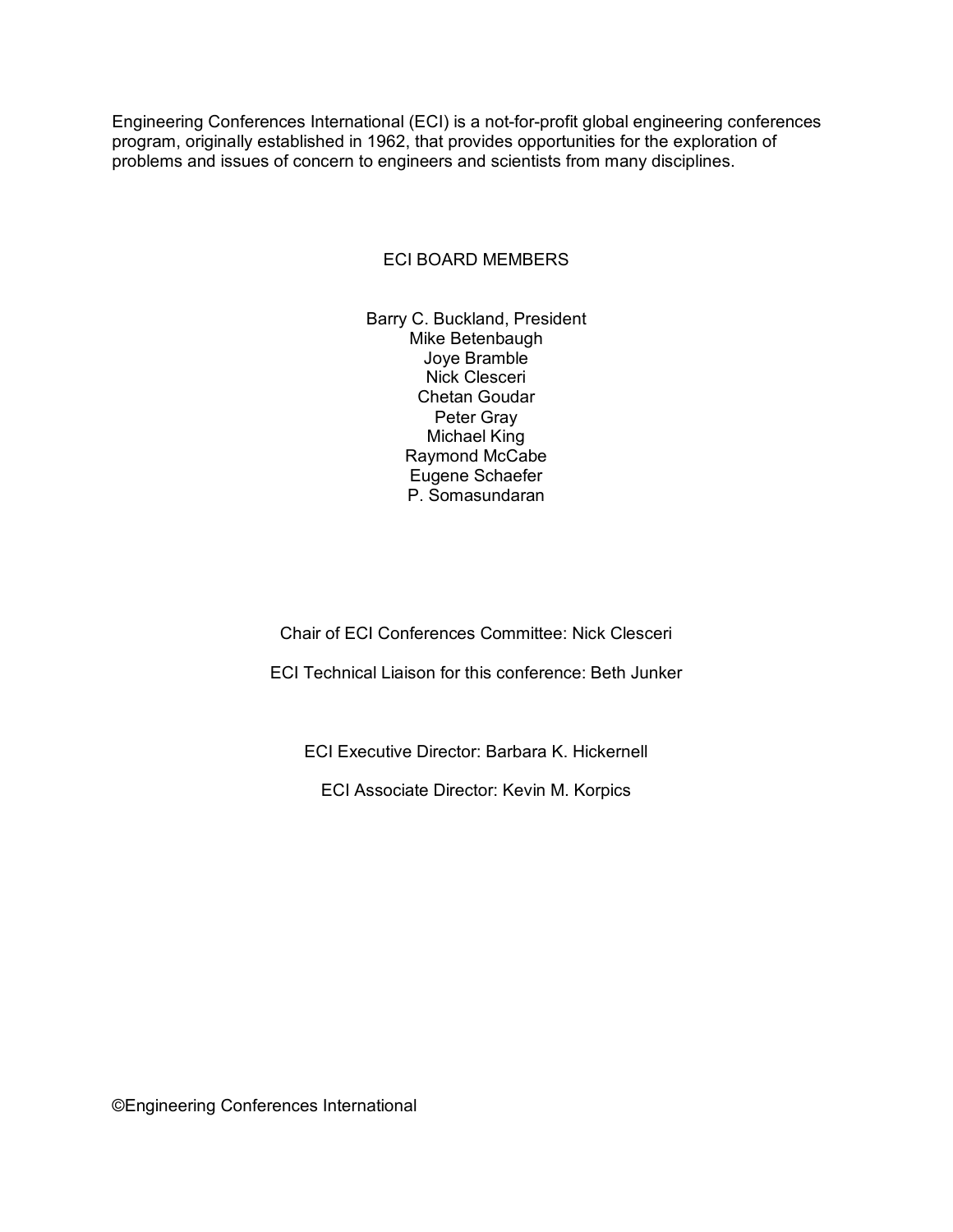### *Organizing Committee*

Roel Bovenberg (DSM) Tae Seok Moon (Washington University, St. Louis) Matthew Chang (National University of Singapore) George Chen (Tsinghua University) Lydia Contreras (University of Texas at Austin) Stephanie Culler (Persephone Bio) Danielle Tullman Ercek (Northwestern University) Louane Han (Pfizer) Victor Holmes (Amyris) Kelvin Lee (University of Delaware) Esteban Marcellin (University of Queensland) Michelle O'Malley (University of California, Santa Barbara) Brian Pfleger (University of Wisconsin) Karen Polizzi (Imperial College London) Laura Segatori (Rice University)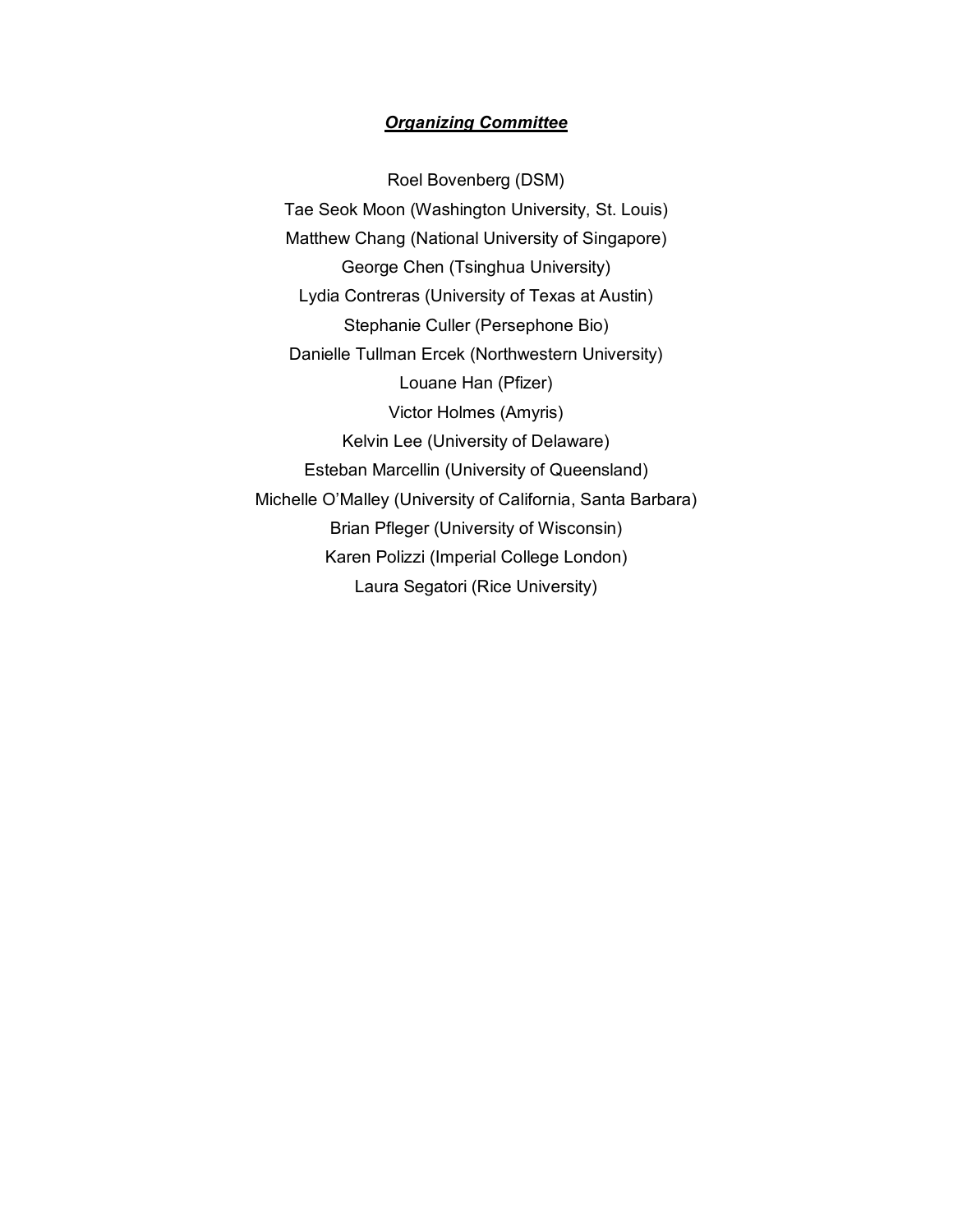#### *Previous conferences in this series:*

*Biochemical Engineering* **August 20-25, 1978 New England College, Henniker, New Hampshire** *Conference Chairs:* W. R. Vieth, Rutgers University A. Constantinides, Rutgers University

*Biochemical Engineering II* **July 13-18, 1980 New England College, Henniker, New Hampshire** *Conference Chair:* A. Constantinides, Rutgers University

*Biochemical Engineering III* **Sept. 19-24, 1982 Santa Barbara, California** *Conference Chair:* K. Venkatsubramanian, H.J. Heinz Co. and Rutgers University

> *Biochemical Engineering IV* **Sept. 30 - Oct. 5,1984 Galway, Ireland** *Conference Chairs:* H. Lim , Purdue University Patrick Fottrell, University of Galway

*Biochemical Engineering V* **July 27-Aug 1,1986 New England College, Henniker, New Hampshire** *Conference Chair:* W.A. Weigand, Illinois Institute Of Technology

> *Biochemical Engineering VI* **October 2-7,1989 Santa Barbara, California** *Conference Chair:* Walter E. Goldstein, ESCA Genetic Corp.

*Biochemical Engineering VII* **March 3-8, 1991 Santa Barbara, California** *Conference Chairs:* H. Pedersen, Rutgers University D. DiBiasio, Worcester Polytechnic

*Biochemical Engineering VIII* **July 11-16, 1993 Princeton, New Jersey**  *Conference Chairs:* Subhash Karkare, Amgen Robert M. Kelly, North Carolina State University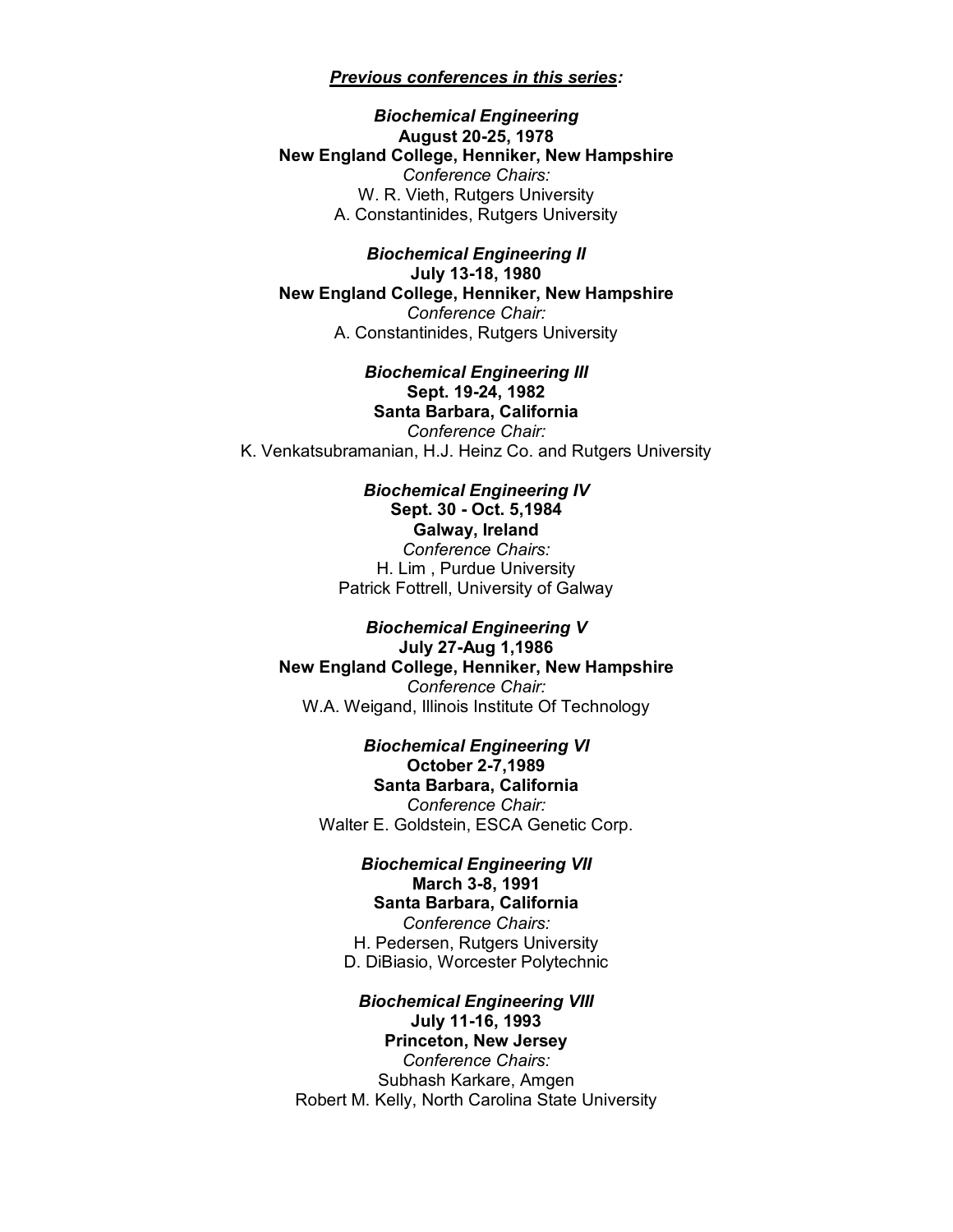*Previous conferences in this series:*

#### *Biochemical Engineering IX* **May 21-26,1995 Davos, Switzerland**  *Conference Chairs:* J. Bailey, ETH D. Zabriskie, SmithKline Beecham

#### *Biochemical Engineering X* **May 18-23,1997 Kananaskis, Alberta, Canada**

*Conference Chairs:* W-S. Hu, University of Minnesota J. Swartz, Genentech

#### *Biochemical Engineering XI* **July 25-30,1999**

**Salt Lake City, Utah**  *Conference Chairs:* George Georgiou, University of Texas Steven Lee, Merck & Co., Inc.

#### *Biochemical Engineering XII* **June 10-15, 2001 Rohnert Park, California**

*Conference Chairs:* Doug Clark, University of California-Berkeley Jay Keasling, University of California-Berkeley David Robinson, Merck

### *Biochemical Engineering XIII* **July 19-23, 2003 Boulder, Colorado**

*Conference Chairs:* Eleftherios Terry Papoutsakis, Northwestern University Dr Weichang Zhou, Protein Design Labs

#### *Biochemical Engineering XIV* **July 10-14, 2005**

**Harrison Hot Springs, B.C., Canada**  *Conference Chairs:* William Bentley, University of Maryland Hendrik J. Meerman, Genencor International, Inc. Mike Betenbaugh, Johns Hopkins University Vijay Yabannavar, Chiron

### *Biochemical Engineering XV* **July 15-19, 2007 Quebec City, Quebec, Canada**

*Conference Chairs:* M. Betenbaugh, Johns Hopkins University V. Yabannavar, Trubion Pharmaceuticals A. Robinson, University of Delaware E. Schaefer, BMS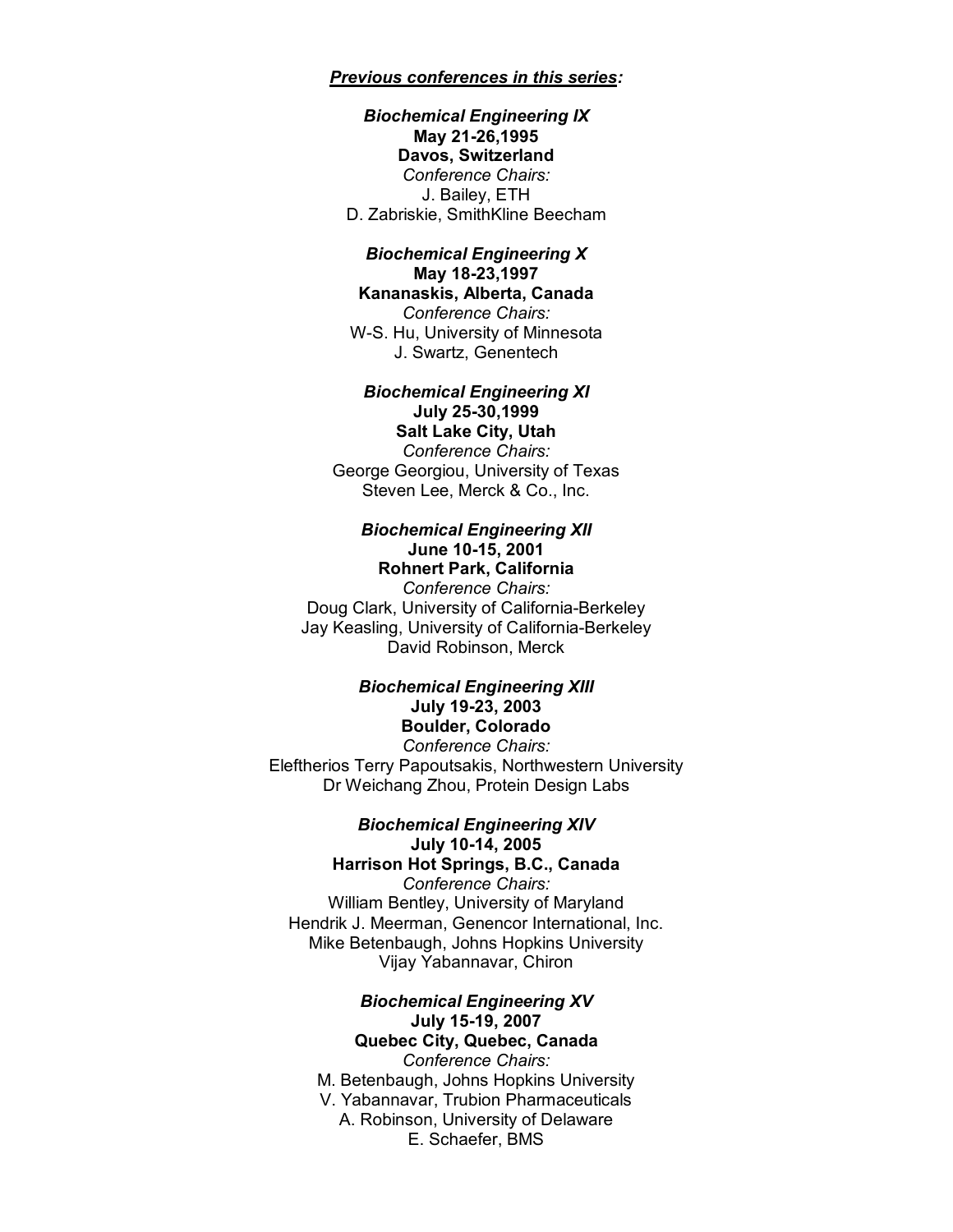#### *Previous conferences in this series:*

#### *Biochemical Engineering XVI* **July 5-9, 2009 Burlington, Vermont, USA** *Conference Chairs:* A. Robinson, University of Delaware E. Schaefer, BMS

#### *Biochemical Engineering XVII* **June 26-30, 2011 Seattle, Washington, USA**

*Conference Chairs:* F. Baneyz, University of Washington C. Maranas, Penn State University B. Junker, Merck Research

#### *Biochemical Engineering XVIII* **June 16-20, 2013 Beijing, China**

*Conference Chairs:* David Robinson, Merck Tianwei Tan, Beijing University of Chemical Technology Huimin Zhao, University of Illinois at Urbana-Champaign

### *Biochemical Engineering XIX* **July 12-16, 2015**

**Puerto Vallarta, Mexico** *Conference Chairs:* Theresa Good, National Science Foundation Gargi Seth, Intas Pharmaceuticals Ltd.

#### *Biochemical Engineering XX* **July 16-20, 2017 Newport Beach, CA, USA**

*Conference Chairs:* Wilfred Chen, University of Delaware, USA Nicole Borth, Universität für Bodenkultur, Vienna, Austria Stefanos Grammatikos, UCB Pharma, Belgium

#### *Biochemical Engineering XXI* **July 14-18, 2019 Mont Tremblant, Quebec, Canada**

*Conference Chairs:* Christina Chan, Michigan State University, USA Mattheos Koffas, Rensselaer Polytechnic Institute, USA Steffen Schaffer, Evonik Industries, Germany Rashmi Kshirsagar, Biogen, USA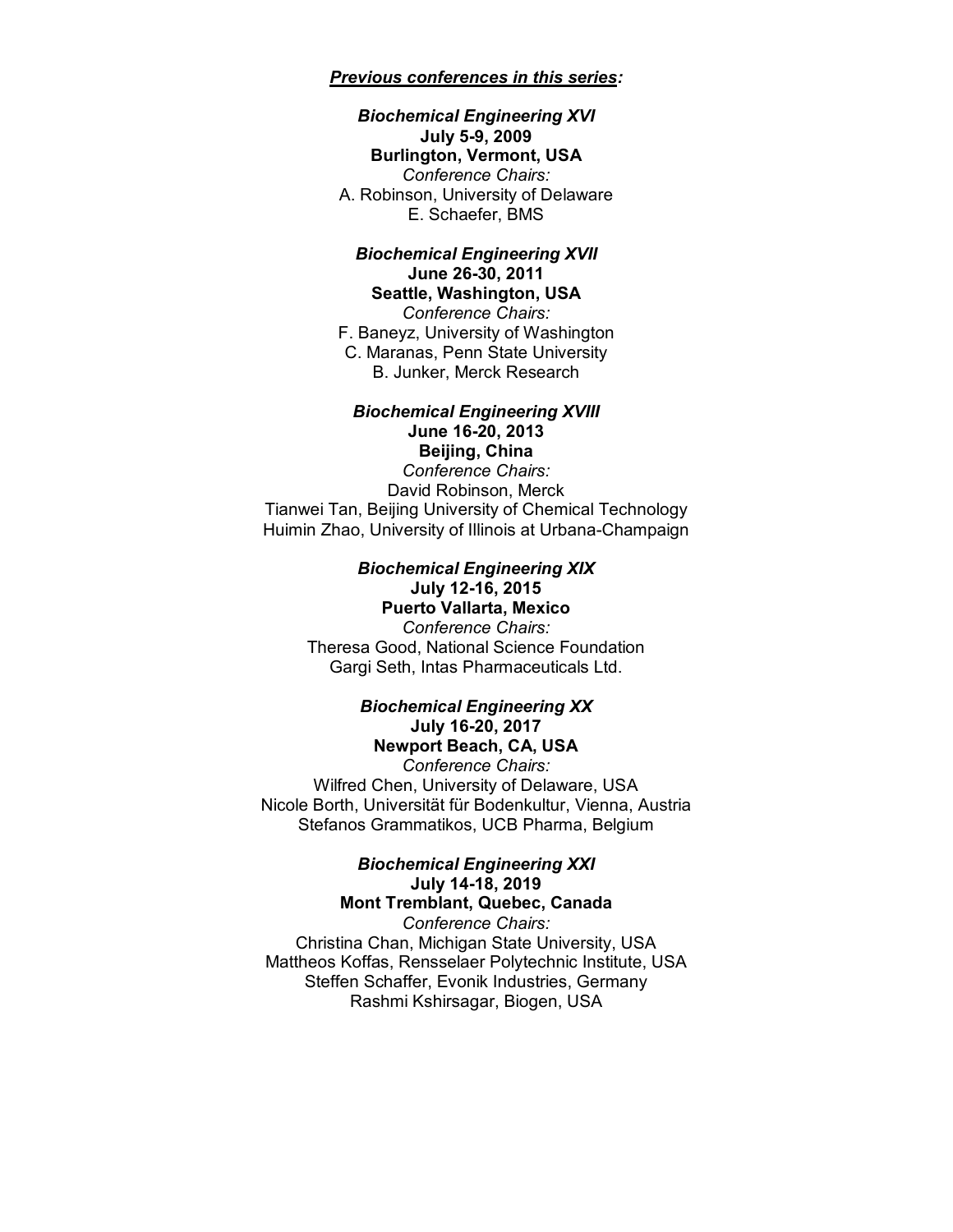# **Robert M. Kelly to receive the Amgen Biochemical and Molecular Engineering Award**



The **Amgen Award** (supported by Amgen, Inc., Thousand Oaks, CA, a leading biotechnology company with pioneering human therapeutic products) is given in memory **of James E. Bailey** to recognize research excellence and leadership in Biochemical and Molecular Engineering. An award of \$5000 cash and a commemorative plaque from Amgen will be presented at the ECI Conference on Biochemical and Molecular Engineering in Cancun, Mexico.

### The 2022 awardee is **Robert M. Kelly.**

Robert M. Kelly is the Alcoa Professor of Chemical and Biomolecular Engineering at North Carolina State University and Director of the NC State Biotechnology (BIT) Program which trains over 400 students a year in molecular biotechnology laboratory skills. He obtained his B.S. and M.S. in Chemical Engineering from the University of Virginia. After working at DuPont's Marshall Laboratory in Philadelphia, PA, he moved to North Carolina State University, where he completed his Ph.D. in Chemical Engineering while serving as Process Engineer for the EPA Coal Gasification/Gas Cleaning Test Facility. After a decade at Johns Hopkins University as a faculty member in Chemical Engineering, he returned to North Carolina State University in 1992. At NC State, Kelly has served as Associate Vice Chancellor for Research and Graduate Studies from 2000-02 and has directed an NIH T32 Biotechnology Pre-Doctoral Training Program since 2000. He was part of the founding Scientific Advisory Board of Diversa Corporation, which became a publicly traded (NASDAQ) biotechnology company that focused on the discovery of novel enzymes from extremophiles.

Dr. Kelly's research interests center on the biology and biotechnology of extremely thermophilic microorganisms from the domains Bacteria and Archaea. His work on extreme thermophiles has focused on biocatalysis and protein stability at high temperatures, novel features of microbial physiology and genetics at elevated temperatures, heavy metal biotransformations related to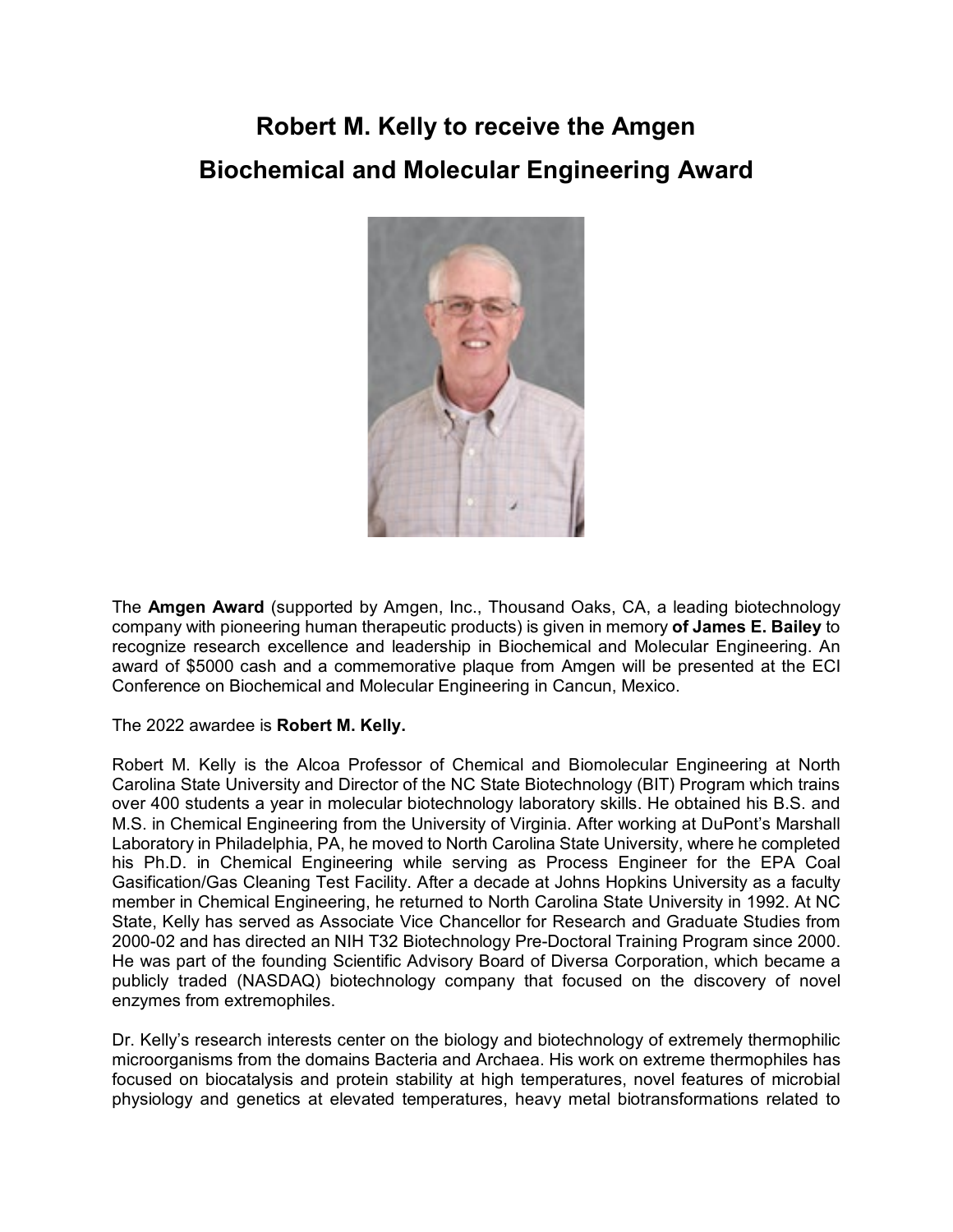biomining, and the search for life on other solar bodies (astrobiology). In the past decade, molecular genetic tools for these microorganisms have become available, thus enabling metabolic engineering efforts aimed at the production of bio-based fuels and chemicals from native and transgenic lignocellulose and through  $CO<sub>2</sub>$  fixation powered by sulfur oxidation.

Among the honors that he has received are the American Chemical Society's Marvin Johnson Award in Biochemical Technology (2004), the American Institute of Chemical Engineering's Food, Pharmaceutical and Bioengineering Award (2007), the American Society for Microbiology's DuPont Biosciences Award in Applied and Environmental Microbiology (shared with Michael W.W. Adams, University of Georgia) (2018), and the Lifetime Achievement Award, International Society for Extremophiles (2018). At NC State, he has received the RJR Award in the College of Engineering for Excellence in Teaching, Research, and Extension, NC State University (2003), and the Holladay Medal (2021), the highest distinction awarded to a faculty member by the University's Board of Trustees. He is an elected Fellow of the American Association for the Advancement of Science (AAAS) and the American Institute of Medical and Biological Engineers. His service to the scientific community includes chairing the AIChE Food Pharmaceutical and Bioengineering Division (1996) and as Editor of the American Society for Microbiology journal *Applied and Environmental Microbiology* (2012-2022).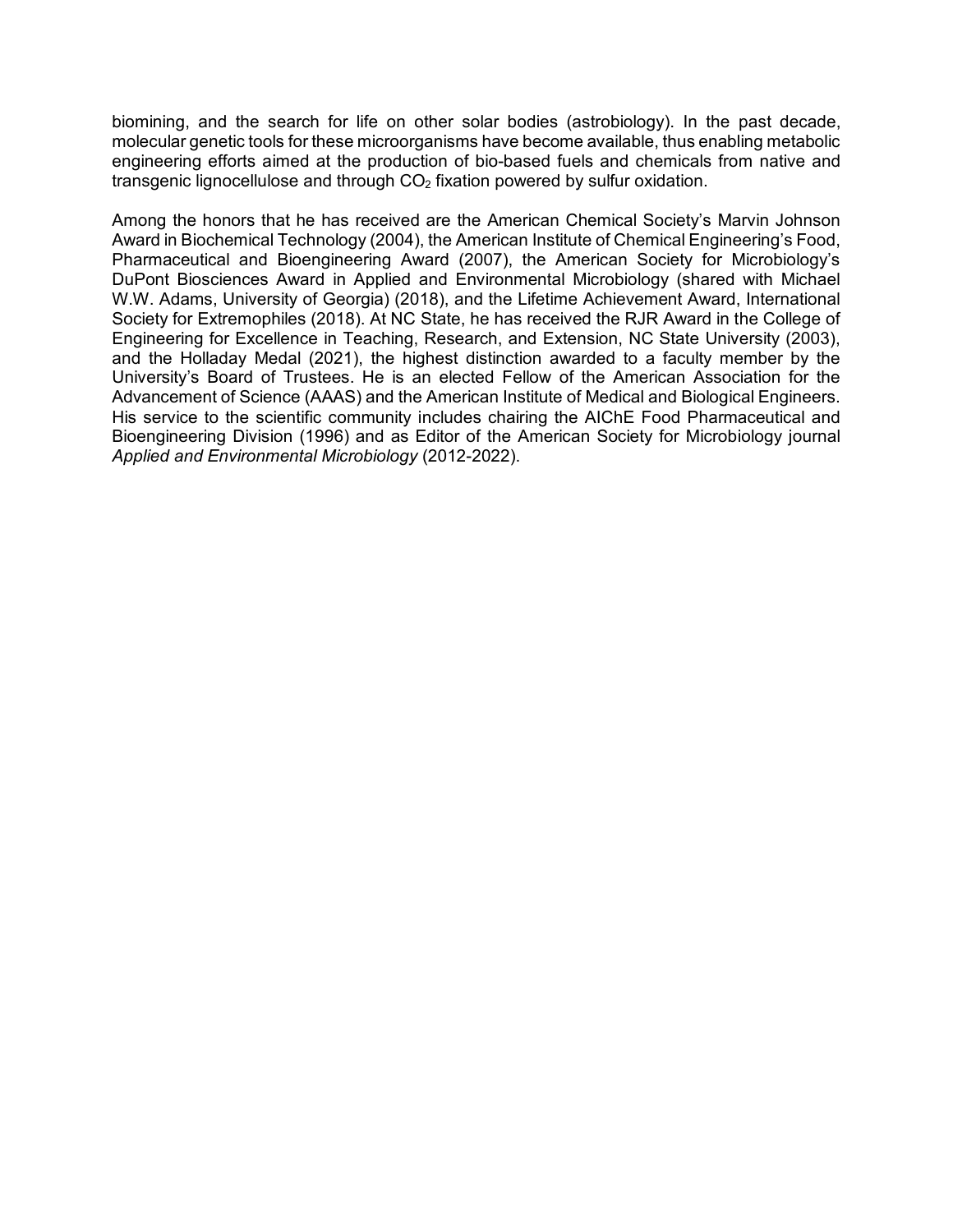# *Conference Sponsors*

# **Platinum Sponsor**

# **Bill & Melinda Gates Foundation**

**Gold Sponsors**

**Amgen Pfizer**

**Silver Sponsors**

**Infinome Biosciences**

**LanzaTech**

**Bronze Sponsors**

**Genentech**

**Pall Corporation**

**Aluminum Sponsor**

**Synthego**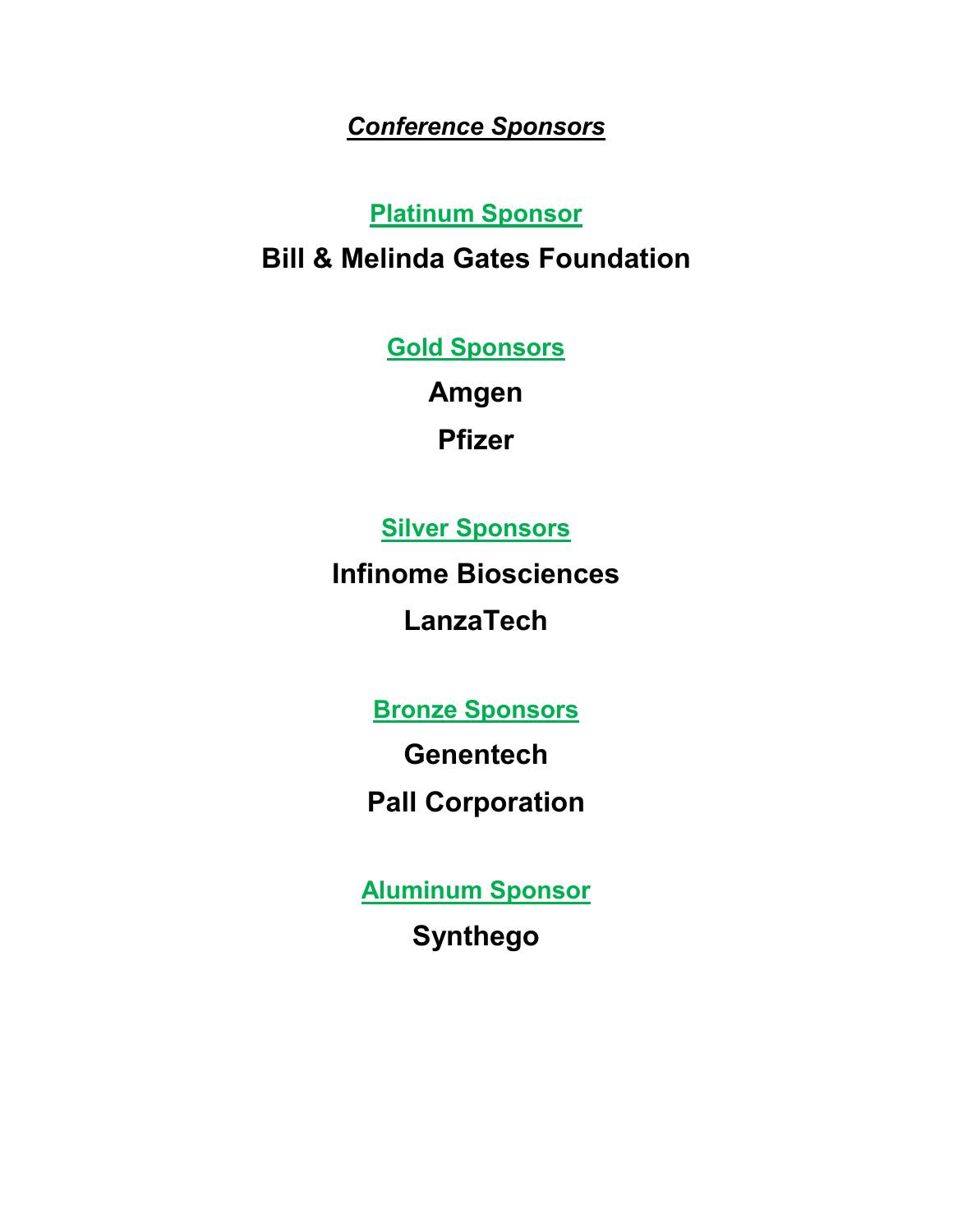*Schedule*

# **BIOCHEMICAL AND MOLECULAR ENGINEERING XXII: THE DAWN OF A NEW ERA**

**June 26 - 30, 2022**



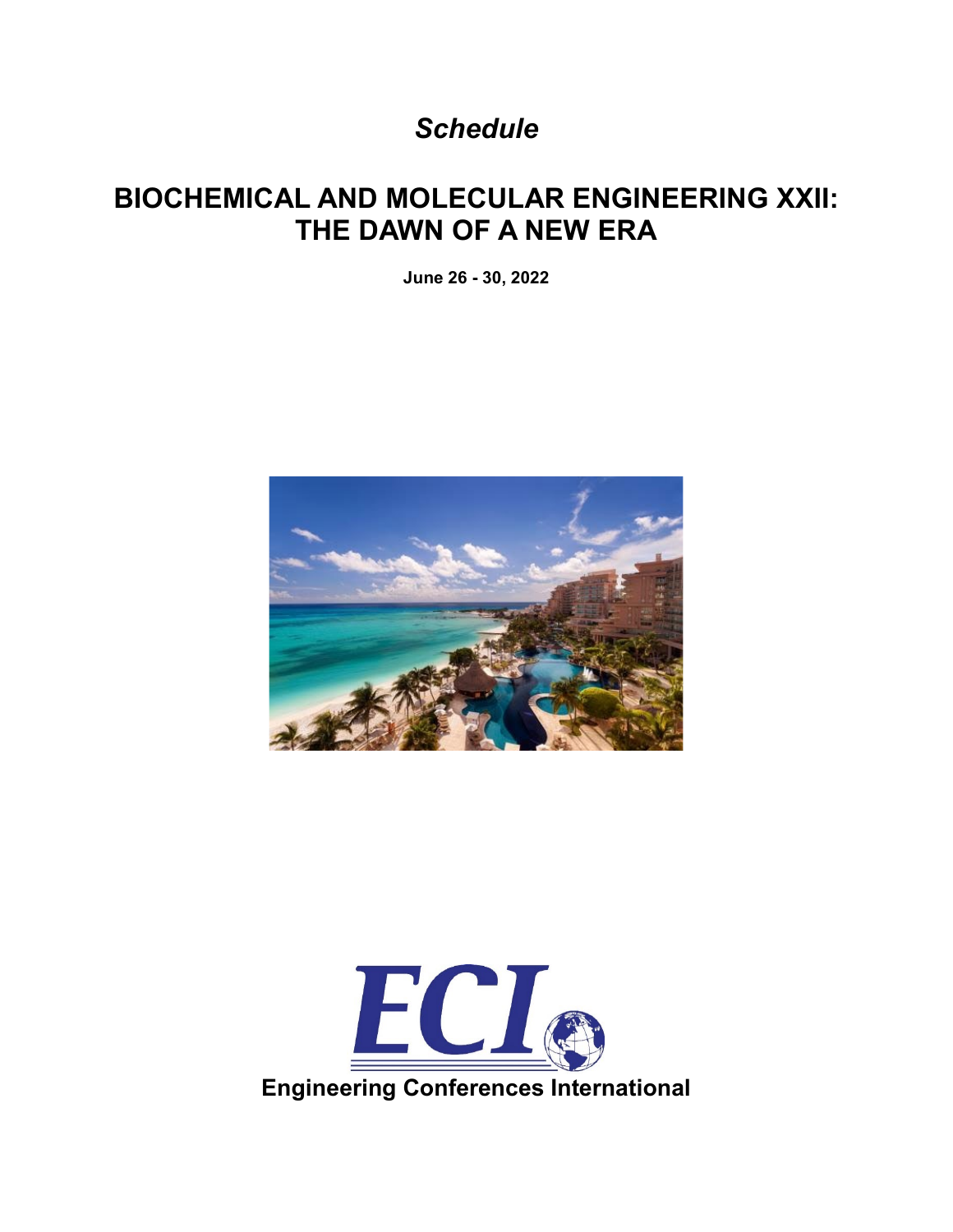#### *Locations and Notes*

- *Technical and poster sessions will be in the Grand Coral Ballroom.*
- *Private conference dinners on Sunday, Monday and Tuesday nights will be on the Sunset Terrace.*
- *We will have a private conference lunch on Tuesday in the Grand Coral Ballroom Foyer.*
- *The gala dinner on Wednesday will be in the Grand Coral Ballroom.*
- *The ECI on site office will be in Room 435, near the ballroom.*
- *Please wear your mask except when giving a presentation or actively eating or drinking. Please maintain physical distancing as much as possible.*
- *Audio, still photo and video recording by any device (e.g., cameras, cell phones, laptops, PDAs, watches) is strictly prohibited during the technical sessions, unless the author and ECI have granted prior permission.*
- *Speakers – Please have your presentation loaded onto the conference computer prior to the session start (preferably the day before).*
- *Speakers – Please leave at least 3-5 minutes for questions and discussion.*
- *Questions will be submitted via the Guidebook app that we will be using for the conference. The app will be used in place of the roving microphones we normally have.*
- *Please do not smoke at any conference functions.*
- *Turn your mobile telephones to vibrate or off during technical sessions.*
- *After the conference, ECI will send an updated participant list to all participants. Please check your listing now and if it needs updating, you may correct it at any time by logging into your ECI account.*
- *Emergency Contact Information: Because of privacy concerns, ECI does not collect or maintain emergency contact information for conference participants. If you would like to have this information available in case of emergency, please use the reverse side of your name badge.*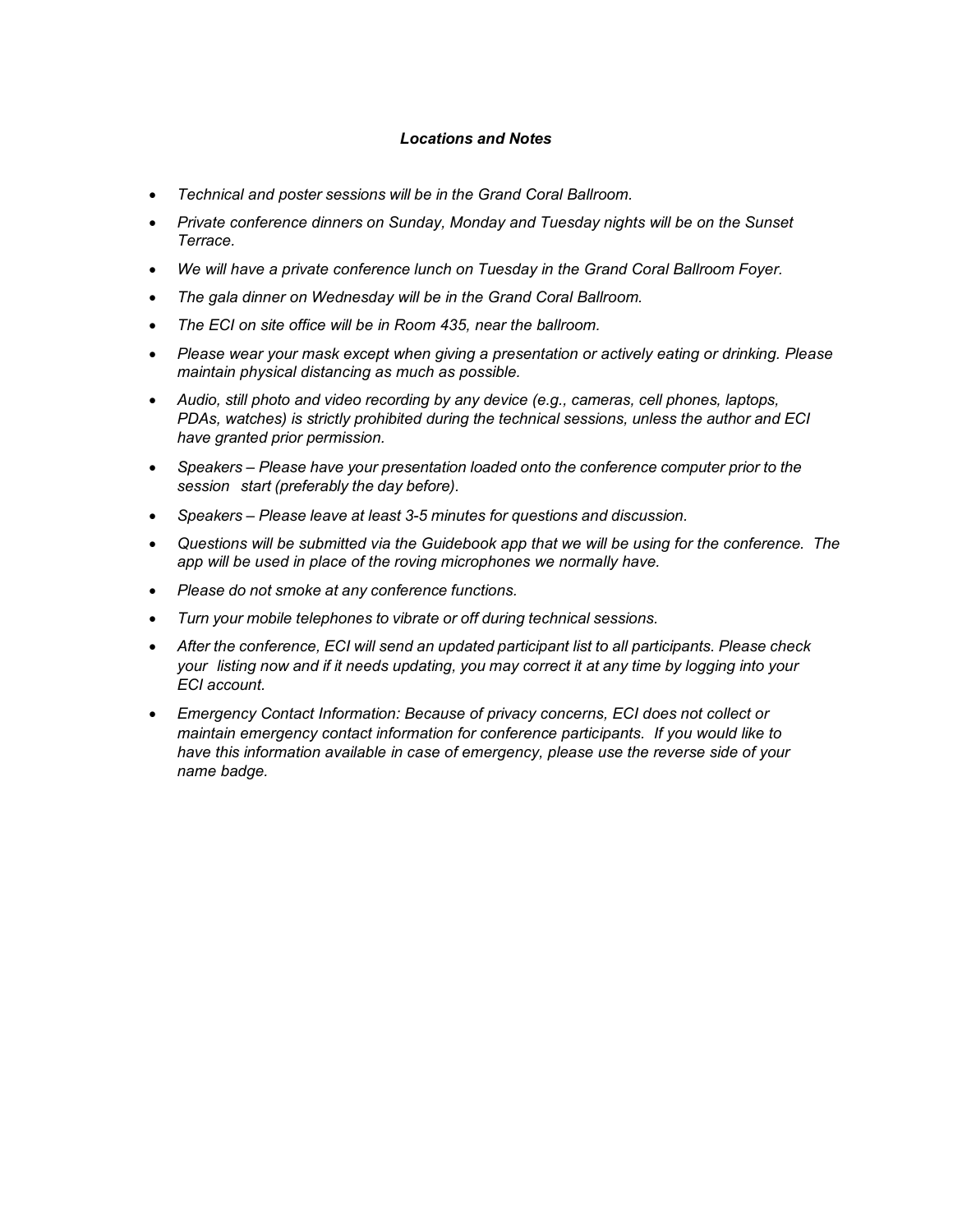# **Sunday, June 26, 2022**

| $11:30 - 14:00$ | Lunch                                                                                                                                                     |
|-----------------|-----------------------------------------------------------------------------------------------------------------------------------------------------------|
| $13:00 - 18:00$ | Conference Check-in                                                                                                                                       |
| $14:45 - 15:00$ | Welcome and conference overview<br>Conference co-chairs                                                                                                   |
| 15:00           | Session 1: Innovations in medicine<br>Session Chairs: Peyton Greenside, BigHatBio, USA<br>Peter Tessier, University of Michigan, USA                      |
| $15:00 - 15:30$ | <b>Invited Talk</b><br>Innovations in vaccine development utilizing an mRNA platform<br>Sumana Chandramouli, Moderna Tx, USA                              |
| $15:30 - 16:00$ | High throughput quality control assays to support RNA vaccine<br>manufacturing<br>Karen Polizzi, Imperial College London, United Kingdom                  |
| $16:00 - 16:30$ | Creating a niche for live biotherapeutics by expanding the privilege of<br>prebiotic compounds<br>Thomas Mansell, Iowa State University, USA              |
| $16:30 - 17:00$ | Coffee break                                                                                                                                              |
| $17:00 - 17:30$ | <b>Invited Talk</b><br>Advancing therapeutics by reprogramming cells to direct cell fate<br>outcomes<br>Tara Deans, University of Utah, USA               |
| $17:30 - 18:00$ | <b>Invited Talk</b><br><b>Engineering targeted drug delivery</b><br>Debra Auguste, Northeastern University, USA                                           |
| $18:00 - 18:45$ | <b>Rapid-fire Poster Talks 1</b><br>Chairs: Karen Polizzi, Imperial College London, United Kingdom<br>Mark Blenner, University of Delaware, USA           |
| $18:45 - 19:00$ | Stretch break                                                                                                                                             |
| $19:00 - 20:00$ | <b>Keynote Speaker I</b><br><b>Realizing the Promise of CRISPR Genome Editing for Therapeutics</b><br><b>Development</b><br>Kristy Wood, Intellia Tx, USA |
| $20:00 - 21:30$ | Dinner (Private conference meal)                                                                                                                          |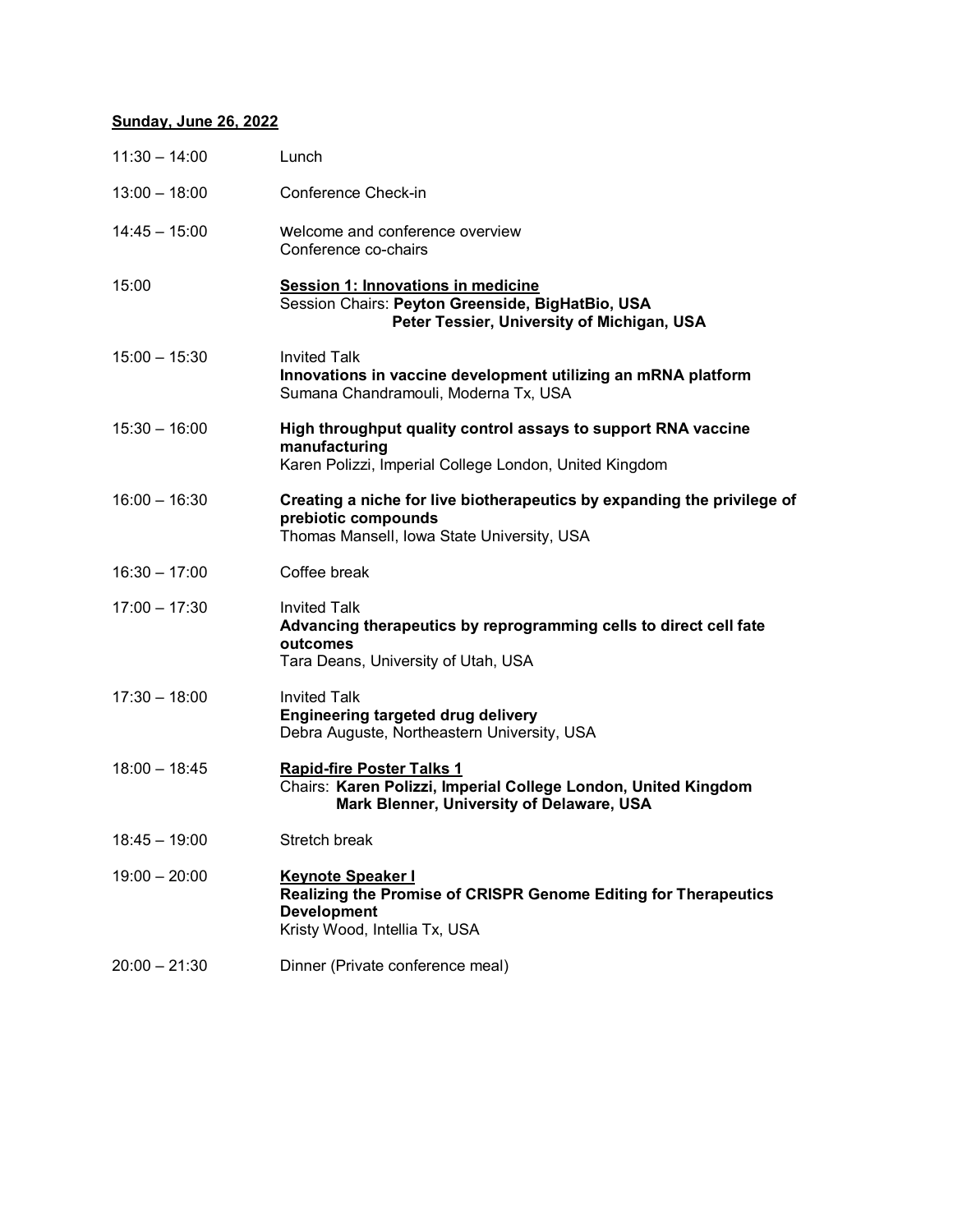# **Monday, June 27, 2022**

| $07:00 - 09:00$ | <b>Breakfast Buffet</b>                                                                                                                                                                              |
|-----------------|------------------------------------------------------------------------------------------------------------------------------------------------------------------------------------------------------|
|                 | Session 2: Accelerating therapeutics time to market and new therapeutics<br><b>Sponsored by Pfizer</b>                                                                                               |
|                 | Session Chairs: Thomas Mansell, Iowa State University, USA<br>Sumana Chandramouli, Moderna Tx, USA                                                                                                   |
| $09:00 - 09:30$ | <b>Invited Talk</b><br>Development of a pseudovirus-based assay to measure neutralizing<br>antibodies in Mexico: Proof-of-concept with SARS-CoV-2<br>Marion Brunck, Tecnológico de Monterrey, Mexico |
| $09:30 - 10:00$ | Saturated fatty acids are involved in DNA damage response, mediated by<br>IRE1alpha, to promote chemotolerance<br>Christina Chan, Michigan State University, USA                                     |
| $10:00 - 10:45$ | Coffee Break                                                                                                                                                                                         |
| $10:45 - 11:15$ | Precision library generation and functional screening for highly efficient<br>antibody discovery<br>Brandon DeKosky, MIT, USA                                                                        |
| $11:15 - 11:45$ | SOLUPRO® E. coli as a high-performance chassis for drug discovery and<br>scalable production of protein therapeutics<br>Matthew Blankschien, Absci, USA                                              |
| $11:45 - 14:00$ | Lunch                                                                                                                                                                                                |
|                 | Session 3: Machine learning-guided design and automation<br>Session Chairs: Claudia Vickers, Eden Brew, Australia<br>Costas Maranas, Pennsylvania State University, USA                              |
| $14:00 - 14:30$ | Pareto optimal antibody engineering using machine learning models that<br>generalize to novel mutational space<br>Peter Tessier, University of Michigan, USA                                         |
| $14:30 - 15:00$ | <b>Invited Talk</b><br>Rapid machine learning-guided design and optimization of next-generation<br>therapeutic antibodies with automated synthetic biology<br>Peyton Greenside, BigHatBio, USA       |
| $15:00 - 15:30$ | <b>Invited Talk</b><br>A Self-driving Biofoundry for Biosystems Design<br>Huimin Zhao, University of Illinois, Urbana-Champaign, USA                                                                 |
| $15:30 - 16:15$ | <b>Coffee Break</b>                                                                                                                                                                                  |
| $16:15 - 16:45$ | <b>Invited Talk</b><br>Protein engineering at scale: Machine learning case studies<br>Erin Shellman, Ginkgo, USA                                                                                     |
| $16:45 - 17:15$ | Machine learning techniques for dynamical studies of metabolism<br>Ljubisa Miskovic, EPFL, Switzerland                                                                                               |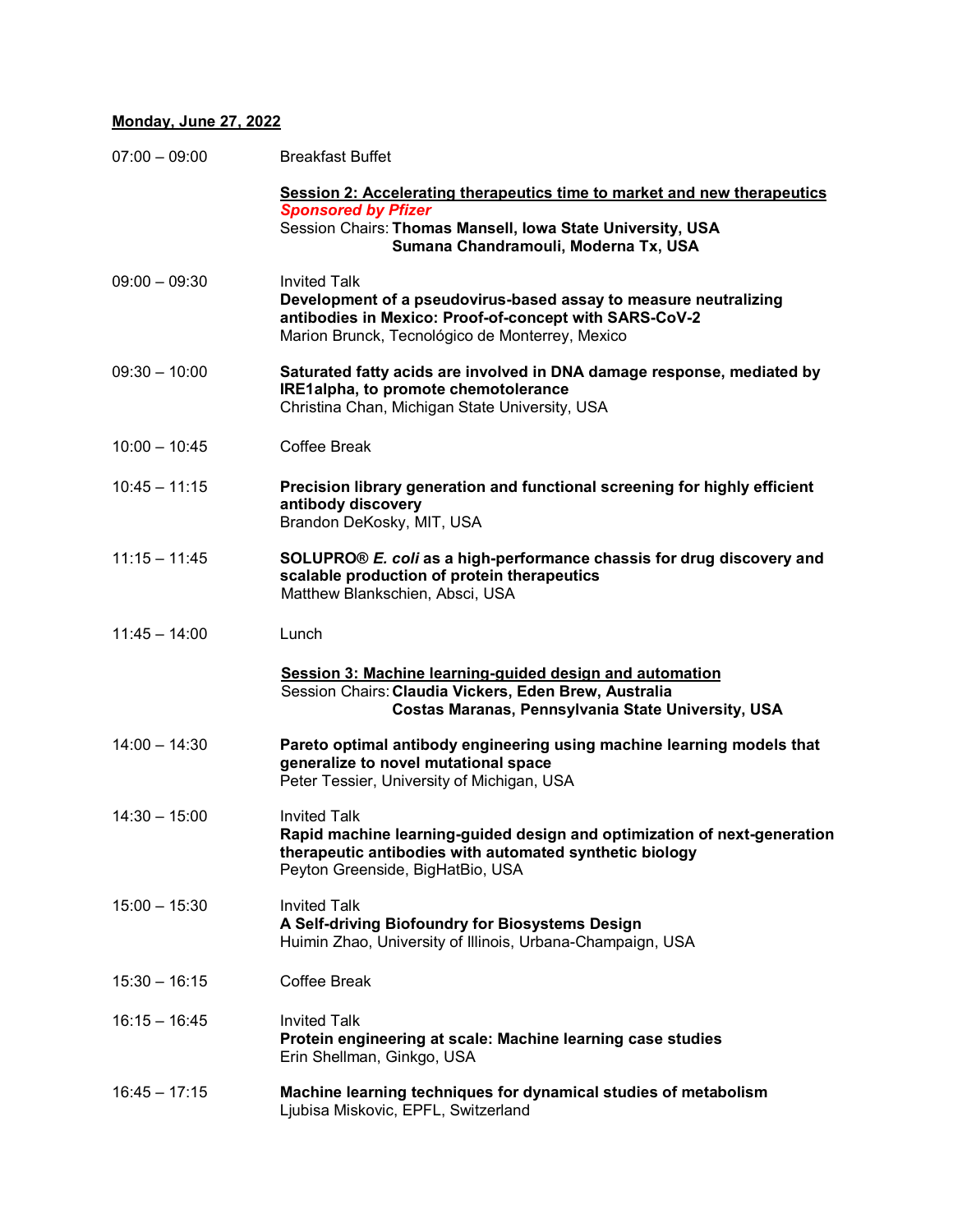# **Monday, June 27, 2022 (continued)**

| $17:15 - 17:45$ | <b>Invited Talk</b><br>Opportunities and challenges for machine learning and AI in synthetic<br>biology<br>Dmitry Grapov, Amyris, USA                                                                                                                              |
|-----------------|--------------------------------------------------------------------------------------------------------------------------------------------------------------------------------------------------------------------------------------------------------------------|
| $17:45 - 18:45$ | <b>Panel/Workshop 1</b><br>Machine learning-guided design and automation<br>Moderator: Huimin Zhao, University of Illinois, Urbana-Champaign, USA<br>Panelists: Peyton Greenside, Erin Shellman, Victor Holmes                                                     |
| $18:45 - 20:30$ | Dinner (Private conference meal)                                                                                                                                                                                                                                   |
| $20:30 - 22:30$ | Poster Session 1 (Authors of odd numbered posters are asked to stay with<br>their presentations)<br><b>Sponsored by Infinome Biosciences</b><br>Poster Chairs: Karen Polizzi, Imperial College London, United Kingdom<br>Mark Blenner, University of Delaware, USA |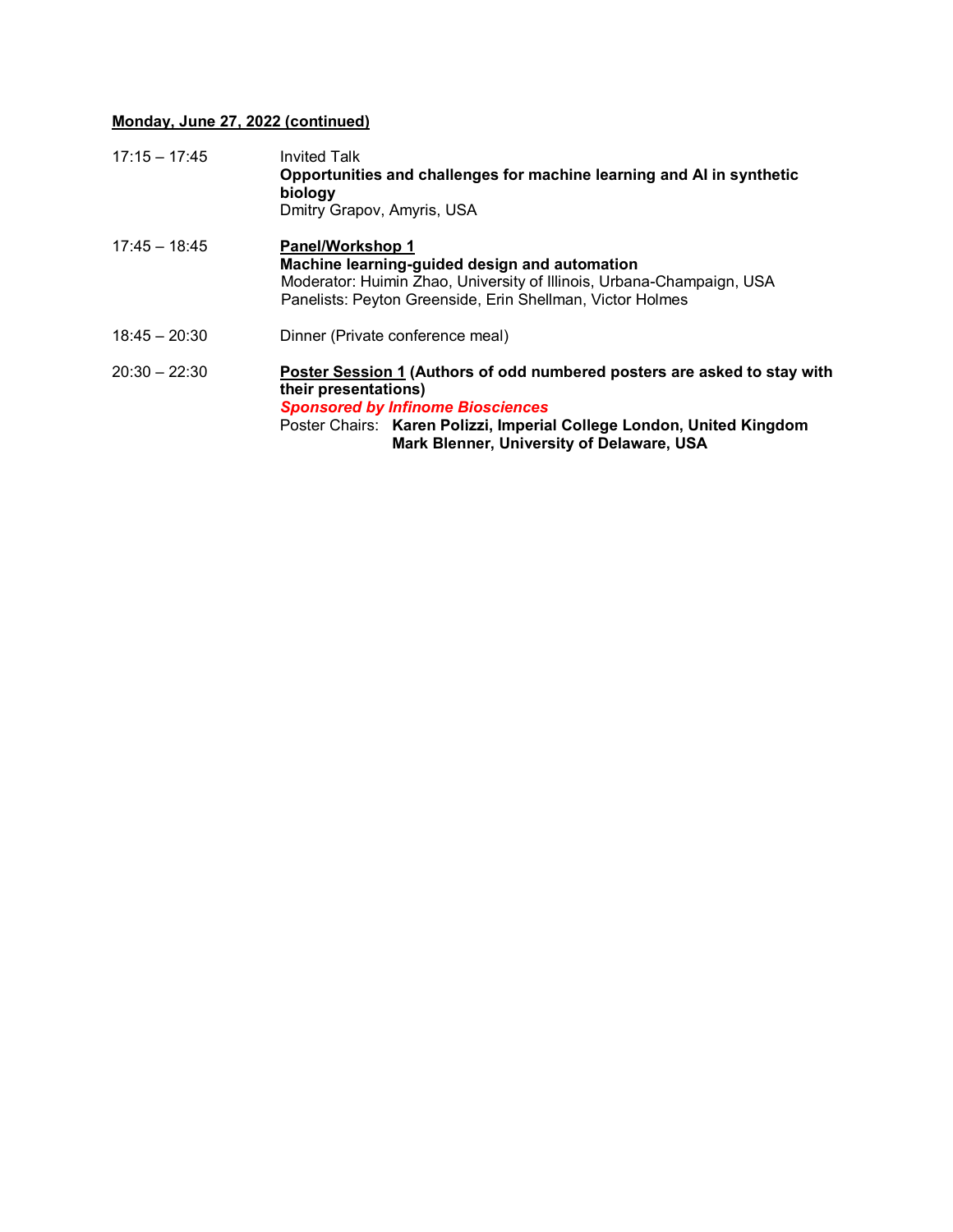# **Tuesday, June 28, 2022**

| $07:00 - 08:30$ | <b>Breakfast Buffet</b>                                                                                                                                                             |
|-----------------|-------------------------------------------------------------------------------------------------------------------------------------------------------------------------------------|
|                 | <b>Session 4: Microbiome Engineering</b><br>Session Chairs: Kevin Solomon, University of Delaware, USA<br>Danielle Tullman-Ercek, Northwestern University, USA                      |
| $08:30 - 09:00$ | <b>Invited Talk</b><br>From trash to treasure: Bioprospecting nature's microbial communities for<br>biotechnology<br>Michelle O'Malley, University of California-Santa Barbara, USA |
| $09:00 - 09:30$ | Programming gene expression in multicellular organisms for physiology<br>modulation through engineered bacteria<br>Qing Sun, Texas A&M University, USA                              |
| $09:30 - 10:00$ | Redox-linked synthetic biology and electrogenetics opens lines of<br>communication for organizing consortia<br>Bill Bentley, University of Maryland, USA                            |
| $10:00 - 10:45$ | Coffee Break                                                                                                                                                                        |
| $10:45 - 11:15$ | Fungal highways enable migration and communication of engineered<br>bacteria in soil<br>Eric Young, Worcester Polytechnic Institute, USA                                            |
| $11:15 - 11:45$ | Production of anticancer drug taxol intermediaries using microbial<br>consortia under a continuous flow system<br>Leonardo Rios-Solis, University of Edinburgh, United Kingdom      |
| $11:45 - 12:15$ | Challenges and opportunities in the mathematical modeling and<br>computational design of microbial communities<br>Vassily Hatzimanikatis, EPFL, Switzerland                         |
| $12:15 - 14:00$ | Lunch (Private conference meal)                                                                                                                                                     |
| $14:00 - 14:45$ | <b>BME Young Investigator Award Lecture</b><br>Discovery, domestication, and engineering of diverse microbes for a<br>circular economy<br>Mark Blenner, University of Delaware, USA |
|                 | Session 5: Gene editing / Evolution meets engineering design<br>Chairs: Marion Brunck, Tecnológico de Monterrey, Mexico<br>Eric Young, WPI, USA                                     |
| $14:45 - 15:15$ | <b>Invited Talk</b><br>Prokaryotic argonautes and the quest for more flexible gene editing<br>technologies<br>Kevin Solomon, University of Delaware, USA                            |
| $15:15 - 15:45$ | Rapid biosensor development from repurposed plant hormone receptors<br>Timothy Whitehead, University of Colorado, USA                                                               |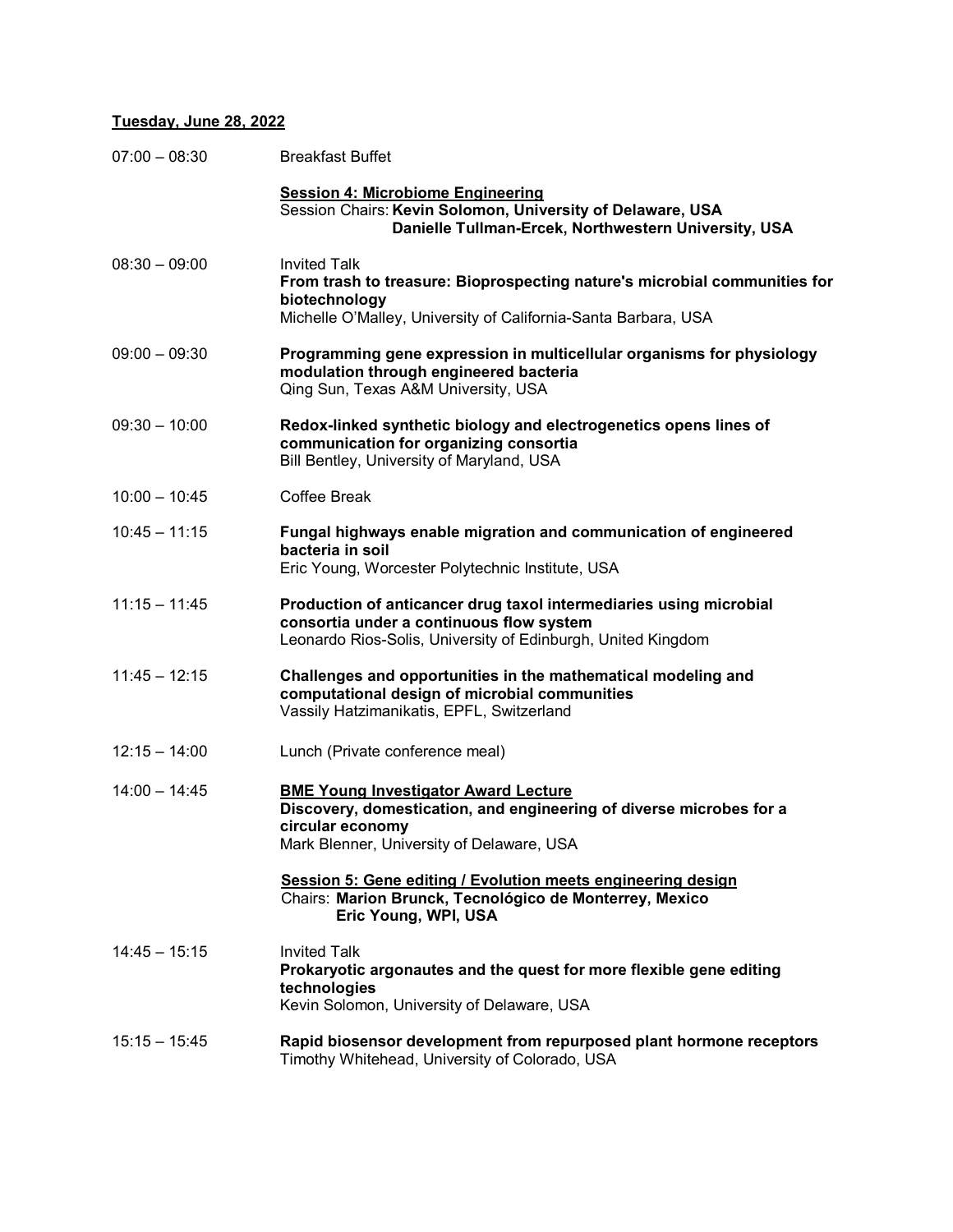# **Tuesday, June 28, 2022 (continued)**

| $15:45 - 16:15$ | <b>Engineering Enzymes to Produce High Purity Synthetic DNA</b><br>Zhe Rui, Codexis, USA                                                                                                                                                                 |
|-----------------|----------------------------------------------------------------------------------------------------------------------------------------------------------------------------------------------------------------------------------------------------------|
| $16:15 - 17:00$ | Coffee Break                                                                                                                                                                                                                                             |
| $17:00 - 17:30$ | Decoding antisense evolution to enhance and guide metabolic engineering<br>Ranjan Srivastava, University of Connecticut, USA                                                                                                                             |
| $17:30 - 18:00$ | Enzyme engineering: Highlights from rational design<br>Alexandra Pires Carvalho, Almac Sciences, United Kingdom                                                                                                                                          |
| $18:00 - 19:00$ | <b>Rapid-fire Poster Talks 2</b><br>Chairs: Karen Polizzi, Imperial College London, United Kingdom<br>Mark Blenner, University of Delaware, USA                                                                                                          |
| $19:00 - 20:30$ | Dinner (Private conference meal)                                                                                                                                                                                                                         |
| $20:30 - 22:00$ | Poster Session 2 (Authors of even numbered posters are asked to stay with<br>their presentations)<br><b>Sponsored by LanzaTech</b><br>Poster Chairs: Karen Polizzi, Imperial College London, United Kingdom<br>Mark Blenner, University of Delaware, USA |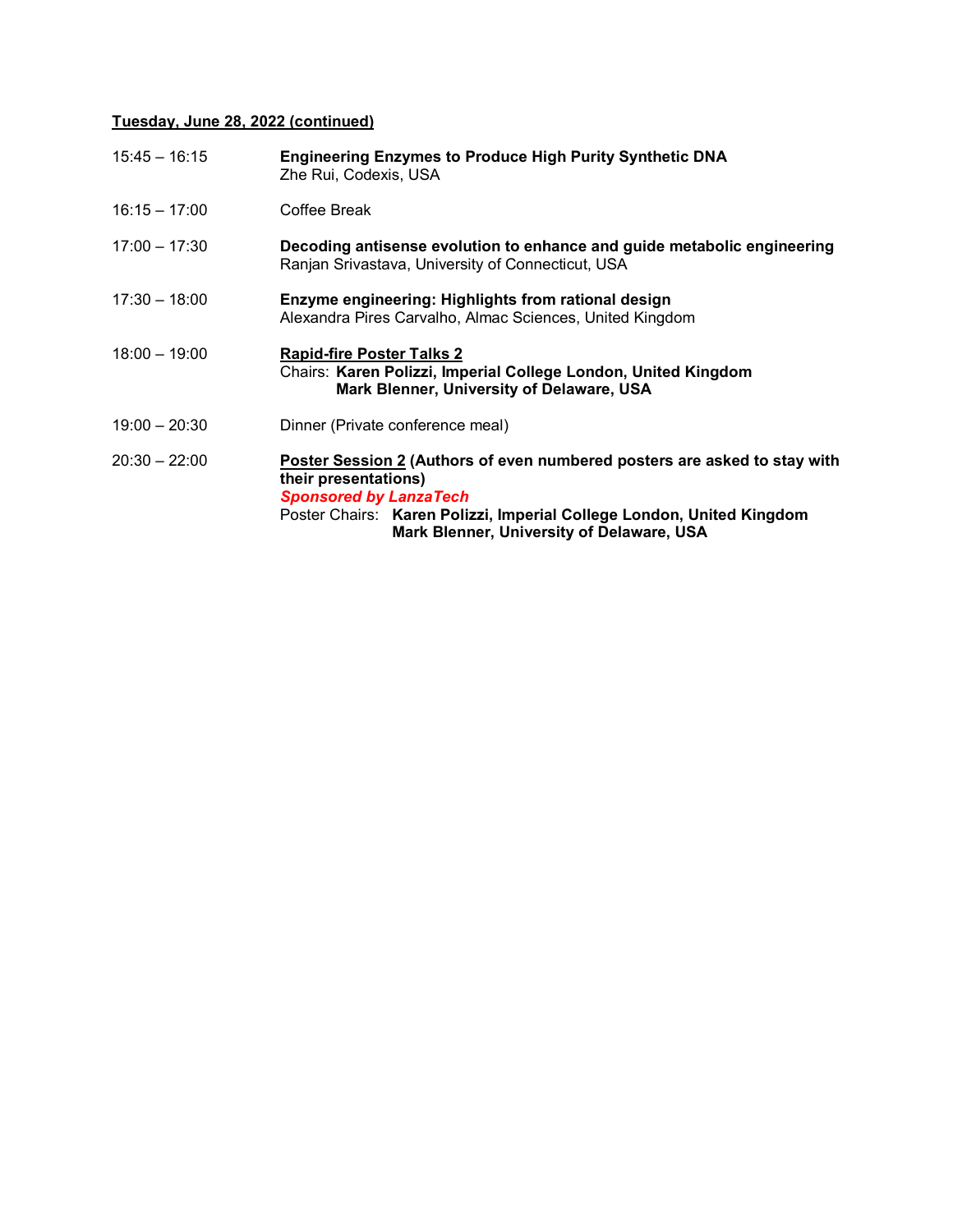# **Wednesday, June 29, 2022**

| $07:00 - 08:30$ | <b>Breakfast Buffet</b>                                                                                                                                                                                 |
|-----------------|---------------------------------------------------------------------------------------------------------------------------------------------------------------------------------------------------------|
|                 | Session 6: Carbon-negative manufacturing<br>Session Chairs: Michelle O'Malley, University of California-Santa Barbara,<br><b>USA</b><br><b>Dmitry Grapov, Amyris, USA</b>                               |
|                 |                                                                                                                                                                                                         |
| $08:30 - 09:00$ | <b>Invited Talk</b><br>The Carbon Revolution: Scaling circularity to replace fossil oil<br>Séan Simpson, LanzaTech, USA                                                                                 |
| $09:00 - 09:30$ | Systems metabolic engineering for carbon recycling<br>Esteban Marcellin, University of Queensland, Australia                                                                                            |
| $09:30 - 10:00$ | Faster growth enhances low carbon fuel and chemical production through<br>gas fermentation<br>Kaspar Valgepea, University of Tartu, Sweden                                                              |
| $10:00 - 10:45$ | Coffee Break                                                                                                                                                                                            |
| $10:45 - 11:15$ | Model-based engineering of Escherichia coli for net-zero emission butane<br>production<br>Radhakrishnan Mahadevan, University of Toronto, Canada                                                        |
| $11:15 - 11:45$ | Developing a novel microbial host and synthetic biology tools for<br>valorizing waste polyethylene terephthalate and lignin-derived compounds<br>Tae Seok Moon, Washington University in St. Louis, USA |
| $11:45 - 12:15$ | Cell-free engineering approaches to enable carbon-negative manufacturing<br>Ashty Karim, Northwestern University, USA                                                                                   |
| $12:15 - 13:15$ | Panel/Workshop 2: Moving beyond the bench - translation to biotech<br>Moderator: Kristala Prather, MIT<br>Panelists: Séan Simpson, Claudia Vickers, Jay Keasling                                        |
| $13:15 - 18:00$ | Lunch followed by time for networking or excursions (TBA)                                                                                                                                               |
| $18:00 - 19:00$ | <b>Amgen Award Lecture (Virtual)</b><br>Going to extremes: Life in boiling water, hot acid, and (probably) on other<br>solar bodies<br>Robert Kelly, North Carolina State University, USA               |
| $19:00 - 20:00$ | Award reception                                                                                                                                                                                         |
| $20:00 - 22:30$ | Gala Dinner (Private conference meal)                                                                                                                                                                   |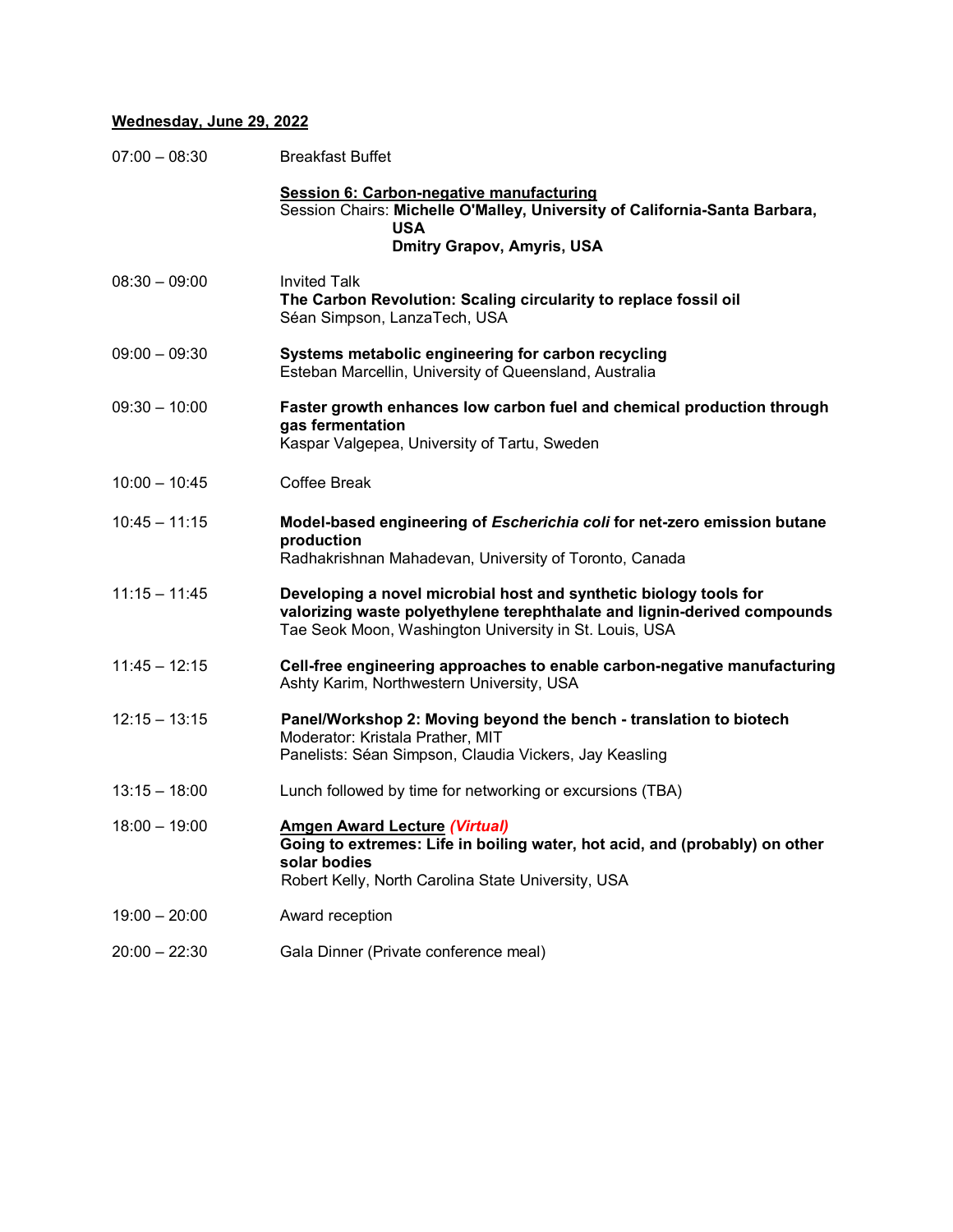# **Thursday, June 30, 2022**

| $07:00 - 08:30$ | <b>Breakfast Buffet</b>                                                                                                                                                                                                          |
|-----------------|----------------------------------------------------------------------------------------------------------------------------------------------------------------------------------------------------------------------------------|
| $08:30 - 09:30$ | <b>Keynote 2</b><br>Production of monoterpene indole alkaloids in yeast<br>Jay Keasling, University of California, USA                                                                                                           |
|                 | <b>Session 7: Sustainability and nutrition</b><br>Session Chairs: Christina Chan, Michigan State University, USA<br>Séan Simpson, LanzaTech, USA                                                                                 |
| $09:30 - 10:00$ | <b>Invited Talk</b><br>Cell-free technologies for targeted therapeutics and carbon-negative<br>commodity<br>James Swartz, Stanford University, USA                                                                               |
| $10:00 - 10:30$ | <b>Invited Talk</b><br>Cool synbio tools for metabolic engineering and sustainable<br>biomanufacturing<br>Claudia Vickers, Queensland University of Technology & Eden Brew, Australia                                            |
| $10:30 - 11:00$ | <b>Coffee Break</b>                                                                                                                                                                                                              |
| $11:00 - 11:30$ | Development of a novel membrane-less ATP regeneration cascade using<br>reversible NAD Kinase enzymes from bird or cat liver<br>Scott Banta, Columbia University, USA                                                             |
| $11:30 - 12:00$ | <b>Invited Talk</b><br>Designing with nanoscale building blocks: Engineering self-assembling<br>protein superstructures for applications in sustainable biomanufacturing<br>Danielle Tullman-Ercek, Northwestern University, USA |
| $12:00 - 12:30$ | <b>Invited Talk</b><br>Engineering Pichia pastoris to make the Impossible Burger possible<br>Huan Yan, Impossible Foods, USA                                                                                                     |
| 12:30           | <b>Lunch and Departures</b>                                                                                                                                                                                                      |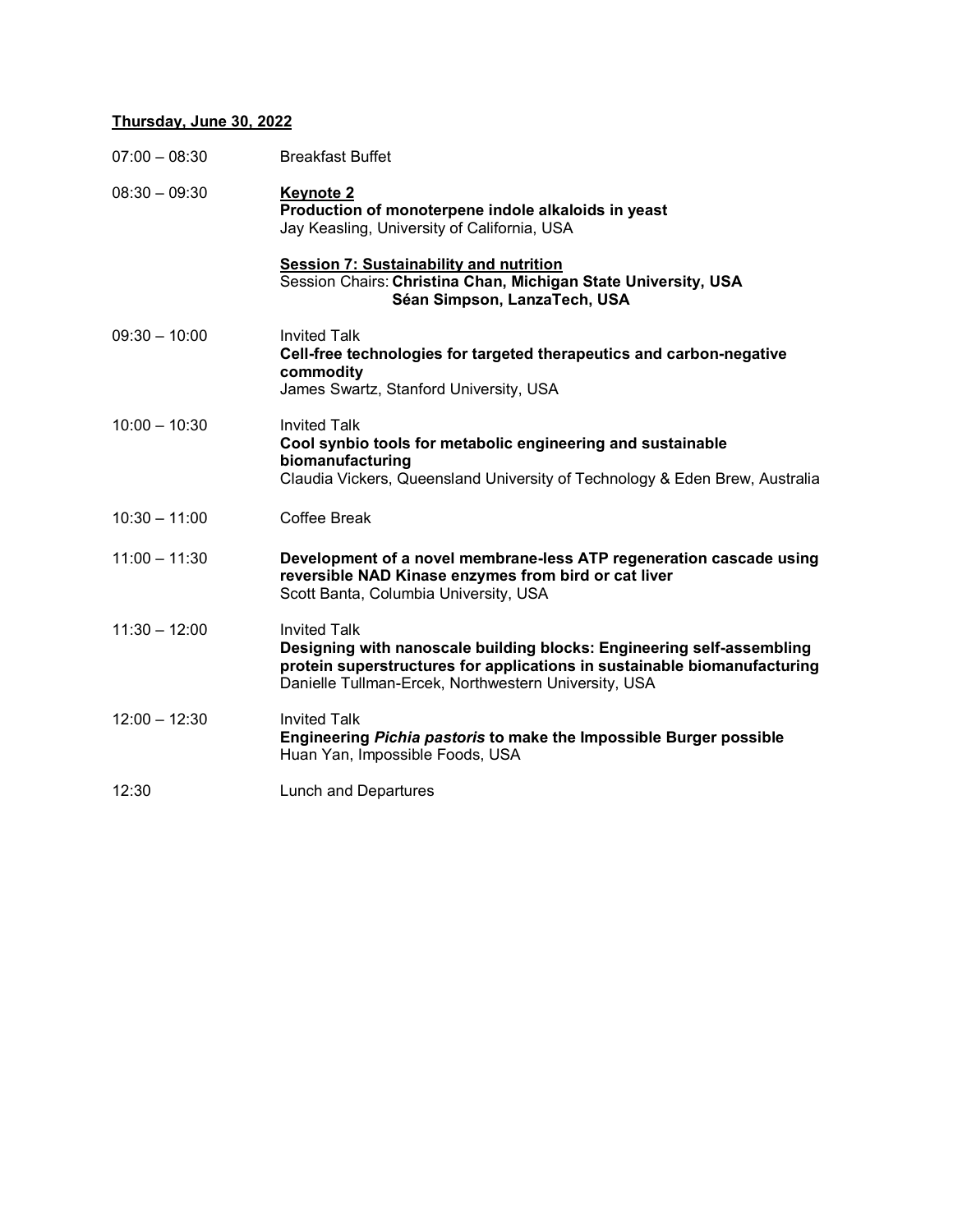# **Poster Presentations**

- 1. **Glucose transport engineering allows mimicking fed-batch performance in batch mode and selection of superior producer strains** Alvaro R. Lara, Universidad Autónoma Metropolitana, Mexico
- 2. **ATLASx and ARBRE: New computational tools for biosynthetic pathway prediction** Anastasia Sveshnikova, Ecole Polytechnique Fédérale de Lausanne, Switzerland
- 3. **Prediction of strategies for integration of computationally designed biosynthetic pathways into industrial host organisms** Anastasia Sveshnikova, Ecole Polytechnique Fédérale de Lausanne, Switzerland
- 4. **Community science designed ribosomes with beneficial phenotypes** Antje Kruger, Northwestern University, USA
- 5. **A computational framework to explore the kinetic and thermodynamic landscape of optimal enzyme utilization** Asli Sahin, Ecole Polytechnique Fédérale de Lausanne, Switzerland
- 6. **A computational workflow to reconstruct interaction networks in microbial communities** Asli Sahin, Ecole Polytechnique Fédérale de Lausanne, Switzerland
- 7. **High-throughput screening of gas fermenting microorganism by combining 3D printing and an open-source programmable microcontroller** Axayacatl Gonzalez, The University of Queensland, Australian Institute for Bioengineering and Nanotechnology, Australia
- 8. **Enhancing cell-free production of complex proteins and biomaterials** Caleb Lay, Northwestern University, USA
- 9. **Co-expression of thermostable pectinases for cost-effective pectin bioconversion** Carol Nathali Flores Fernandez, University College London, United Kingdom
- 10. **A high-throughput screen ofr protein-protein interactions responsible for proper bacterial microcompartment formation** Carolyn Mills, Northwestern University, USA
- 11. **Methylation as an important epigenetic factor in the heterogeneity of CHO cell subclones producing a recombinant MAb** César Coria, Universidad Nacional Autónoma de México, Instituto de Biotecnología, Mexico
- 12. **Computational engineering of transcription factor biosensor specificity for metabolic pathway optimization** Chester Pham, University of Toronto, Canada
- 13. **Using machine learning approaches to estimate novel substrate activity and kinetic parameters of enzymes** Costas Maranas, The Pennsylvania State University, USA
- 14. **Life in hot acid: Exploring key thermoacidophile mechanisms for biomining through comparative genomics and phenotyping** Daniel Willard, North Carolina State University, USA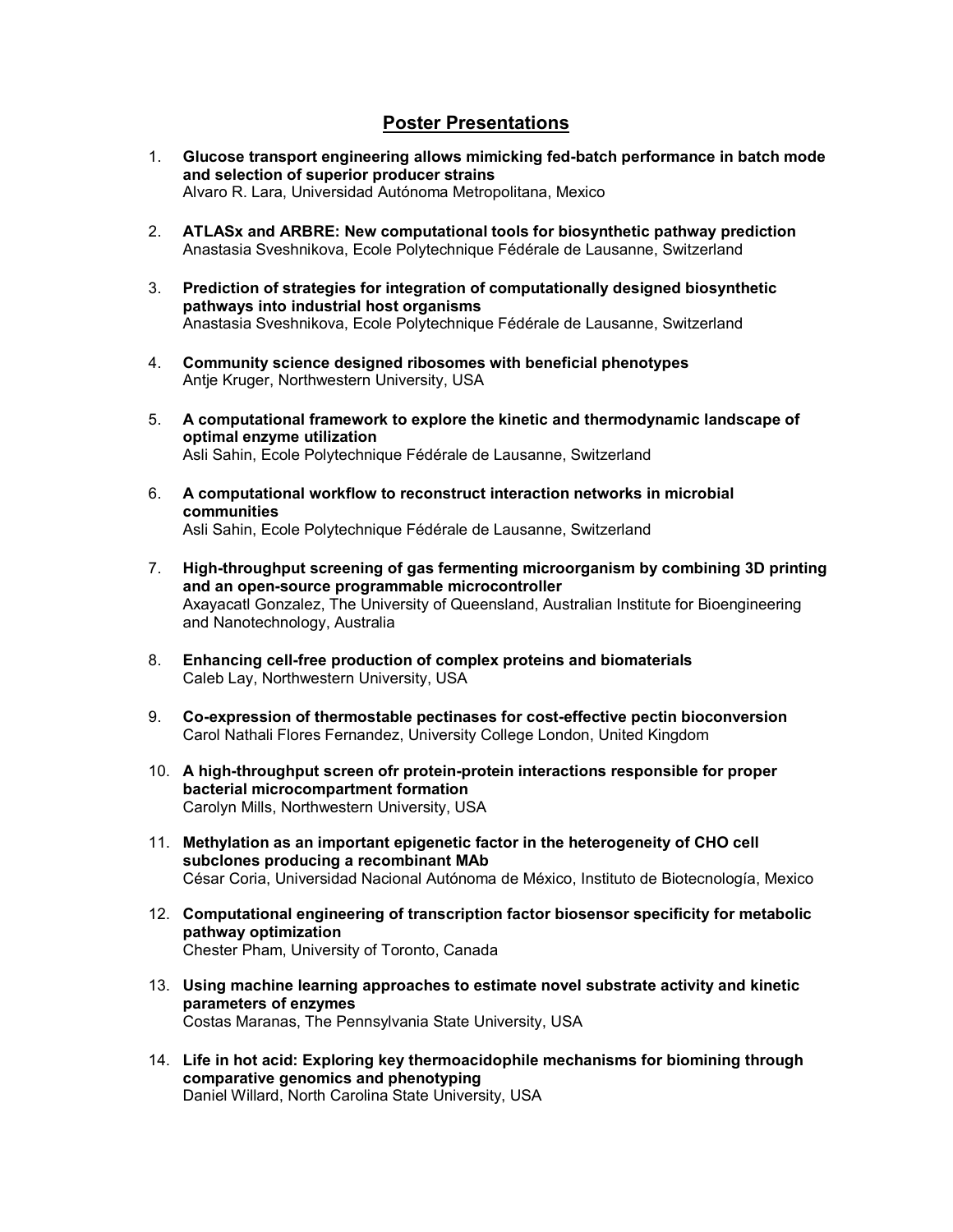- 15. **Developing cell-free workflows for lasso peptide biodiscovery** Derek Wong, Northwestern University, USA
- 16. **Development of a high-throughput assay to discover PET-biodegrading microbes and microbial consortia** Erica Gardner, University of Michigan, USA
- 17. **in silico Analysis and comparison of the metabolic capabilities of different organisms by reducing metabolic complexity** Evangelia Vayena, Ecole Polytechnique Fédérale de Lausanne, Switzerland
- 18. **Optimisation of a CRISPR-Cas9 deletion screen for the identification of essential genomic targets in CHO cells** Federico De Marco, Austrian Centre of Industrial Biotechnology, Austria
- 19. **Single-cell RNA sequencing: Characterization of high-producer and non-producer CHO cells** Giulia Borsi, BOKU, Austria
- 20. **Building a synthetic formate assimilation pathway for carbon-negative cell-free biomanufacturing** Grant Landwehr, Northwestern University, USA
- 21. **Engineering cell-free biosensors for water quality diagnostics** Holly Ekas, Northwestern University, USA
- 22. **Functional assessment of three global regulons for Hemicellulose utilization in the extreme Thermophile Caldicellulosiruptor bescii** James Crosby, North Carolina State University, USA
- 23. **Engineering glycosyltransferases to manufacture non-toxic antifungals** Jonathan Bogart, Northwestern University, USA
- 24. **Syntrophic cocultures of Clostridium organisms to produce isopropanol and C6-C8 alcohols and carboxylic acids** Jonathan Otten, University of Delaware, USA
- 25. **Towards the rational engineering and directed evolution of chloroalkane dehalogenases to manipulate substrate preferences** Katherine Picott, University of Toronto, Canada
- 26. **A low-cost, thermostable, cell-free protein synthesis platform for on-demand production of glycoconjugate vaccines** Katherine Warfel, Northwestern University, USA
- 27. **Simplified methods for orthogonal tRNA expression in cell-free systems for protein engineering** Kosuke Seki, Northwestern University, USA
- 28. **Emerging microbial patterns under fluid flow conditions** Liliana Angeles Martinez, Ecole Polytechnique Fédérale de Lausanne, Switzerland
- 29. **Development of a cell-free platform for point of care synthesis of peptide hormones** Madison DeWinter, Northwestern University, USA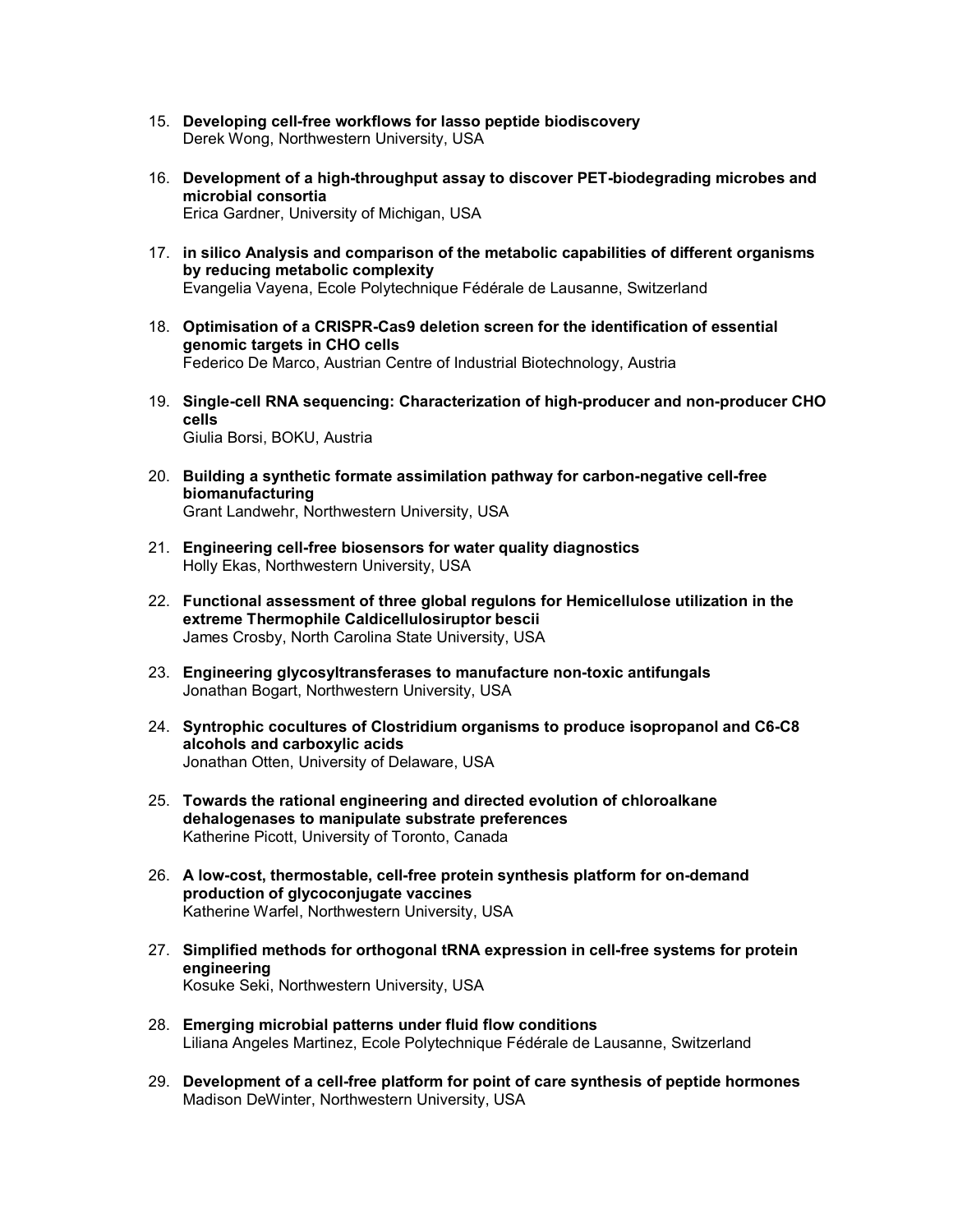- 30. **SLAM-Seq reveals early transcriptomic adaptation mechanisms upon glutamine deprivation in Chinese Hamster Ovary cells** Maja Papež, ACIB GmbH, Austria
- 31. **Systems biology approaches to investigate the metabolic mechanisms underlying cancer** Maria Masid, Ecole Polytechnique Fédérale de Lausanne, Switzerland
- 32. **Understanding fungal cell wall stress response using a multiomics approach** Mark Marten, University of Maryland, Baltimore County, USA
- 33. **Engineering E. coli for the utilization of CO2-derived ethylene glycol for bioproduction** Michelle Feigis, University of Toronto, Canada
- 34. **Capturing the plasmid metabolic burden using metabolic and expression models (MEmodels)** Omid Oftadeh, Ecole Polytechnique Fédérale de Lausanne, Switzerland
- 35. **Systems metabolic engineering and bioprocess engineering strategies for 3 hydroxypropionic acid production in Pichia pastoris** Pau Ferrer, Universitat Autonoma de Barcelona, Spain
- 36. **Accurate prediction of mRNA degradation at nucleotide resolution with deep learning** Qing Sun, Texas A&M, USA
- 37. **Engineering a novel Pichia pastoris cell-free protein synthesis platform for vaccine production** Rochelle Aw, Northwestern University, USA
- 38. **Identification, isolation and characterization of compounds present in aqueous extracts of scaptotrigona aff. postica propolis, with antiviral action against avian coronavirus, zicavirus, mayaro virus and chikungunya virus** Ronaldo Mendonça, Instituto Butantan, Brazil
- 39. **Multiplexable SARS-CoV-2 detection by CRISPR-Cas9-mediated strand displacement** Rosa Marquez-Costa, CSIC, Spain
- 40. **CRISPR-Mediated strand displacement logic circuits with toehold- Free DNA** Roser Montagud-Martínez, CSIC, Spain
- 41. **Repurposing the mammalian RNA-binding protein Musashi-1 as an allosteric translation repressor in bacteria** Roswitha Dolcemascolo, CSIC, Spain
- 42. **Advantages of extreme thermophily in plant biomass fermentation: Contamination resistance and novel product separations** Ryan Bing, North Carolina State University, USA
- 43. **PglB mutagenesis towards the development of shigella glycoconjugate vaccines** Sarah Sobol, Northwestern University, USA
- 44. **Dicovering transcription factor promoters for portable, on-demand diagnostics** Steven Fleming, Northwestern University, USA